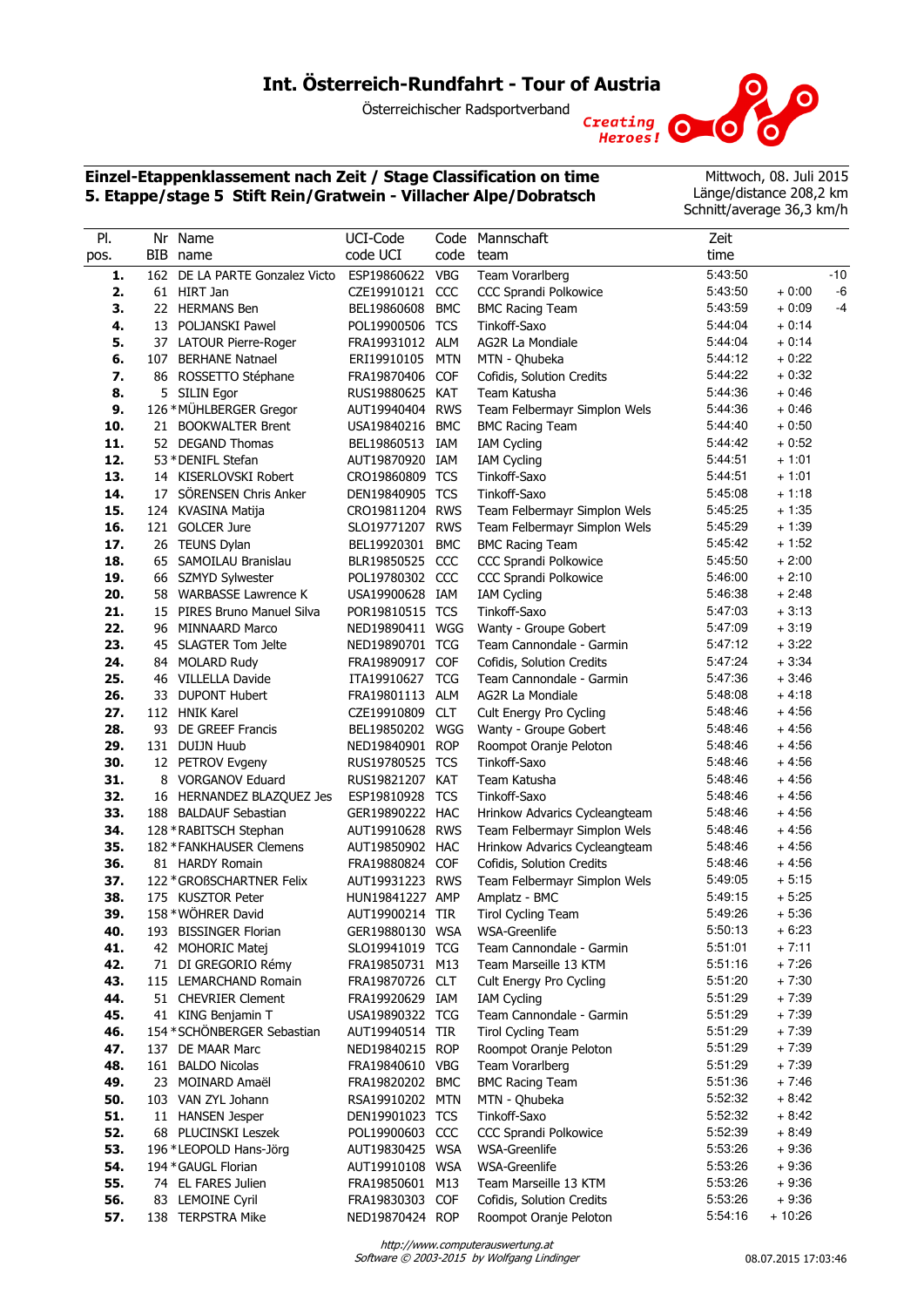|              |    | Int. Österreich-Rundfahrt - Tour of Austria      |                                    |                   |                                                         |                    | Seite 2              |
|--------------|----|--------------------------------------------------|------------------------------------|-------------------|---------------------------------------------------------|--------------------|----------------------|
| 58.          |    | 36 KADRI Blel                                    | FRA19860903                        | ALM               | AG2R La Mondiale                                        | 5:54:47            | $+10:57$             |
| 59.          |    | 136 DE VRIES Berden                              | NED19890310 ROP                    |                   | Roompot Oranje Peloton                                  | 5:55:30            | $+11:40$             |
| 60.          |    | 114 LARSSON Gustav Erik                          | SWE19800920 CLT                    |                   | Cult Energy Pro Cycling                                 | 5:55:42            | $+11:52$             |
| 61.          |    | 171 BAJC Andi                                    | SLO19881114 AMP                    |                   | Amplatz - BMC                                           | 5:55:42            | $+11:52$             |
| 62.<br>63.   |    | 75 PAILLOT Yoann<br>187 MEIER Alexander          | FRA19910528 M13<br>GER19920128 HAC |                   | Team Marseille 13 KTM                                   | 5:56:22<br>5:56:22 | $+12:32$<br>$+12:32$ |
| 64.          |    | 141 MANFREDI Andrea                              | ITA19920210                        | <b>BAR</b>        | Hrinkow Advarics Cycleangteam<br>Bardiani CSF           | 5:56:22            | $+12:32$             |
| 65.          |    | 155 * PRAXMARER Stefan                           | AUT19890301 TIR                    |                   | <b>Tirol Cycling Team</b>                               | 5:56:22            | $+12:32$             |
| 66.          |    | 27 VELITS Peter                                  | SVK19850221 BMC                    |                   | <b>BMC Racing Team</b>                                  | 5:56:37            | $+12:47$             |
| 67.          |    | 25 SENNI Manuel                                  | ITA19920311                        | <b>BMC</b>        | <b>BMC Racing Team</b>                                  | 5:56:37            | $+12:47$             |
| 68.          |    | 132 VAN EMPEL Etienne                            | NED19940414 ROP                    |                   | Roompot Oranje Peloton                                  | 5:59:20            | $+15:30$             |
| 69.          |    | 64 PATERSKI Maciej                               | POL19860912 CCC                    |                   | CCC Sprandi Polkowice                                   | 5:59:28            | $+15:38$             |
| 70.          |    | 63 OWSIAN Lukasz                                 | POL19900224 CCC                    |                   | CCC Sprandi Polkowice                                   | 5:59:28            | $+15:38$             |
| 71.          |    | 195 * GÖTZ Markus                                | AUT19850113 WSA                    |                   | <b>WSA-Greenlife</b>                                    | 5:59:28            | $+15:38$             |
| 72.          |    | 85 PETIT Adrien                                  | FRA19900926 COF                    |                   | Cofidis, Solution Credits                               | 5:59:28            | $+15:38$             |
| 73.          |    | 167 * PAULUS Daniel                              | AUT19930310 VBG                    |                   | Team Vorarlberg                                         | 5:59:28<br>5:59:28 | $+15:38$<br>$+15:38$ |
| 74.<br>75.   |    | 157 * WEISS Martin<br>176 * PAULUS Dennis        | AUT19910415 TIR<br>AUT19940922 AMP |                   | Tirol Cycling Team<br>Amplatz - BMC                     | 5:59:28            | $+15:38$             |
| 76.          |    | 28 ZABEL Rick                                    | GER19931207 BMC                    |                   | <b>BMC Racing Team</b>                                  | 5:59:28            | $+15:38$             |
| 77.          |    | 44 SKJERPING Kristoffer                          | NOR19930504 TCG                    |                   | Team Cannondale - Garmin                                | 5:59:28            | $+15:38$             |
| 78.          |    | 18 ZAUGG Oliver                                  | SUI19810509 TCS                    |                   | Tinkoff-Saxo                                            | 5:59:28            | $+15:38$             |
| 79.          |    | 56 SCHELLING Patrick                             | SUI19900501 IAM                    |                   | <b>IAM Cycling</b>                                      | 5:59:28            | $+15:38$             |
| 80.          |    | 47 ZEPUNTKE Ruben                                | GER19930129 TCG                    |                   | Team Cannondale - Garmin                                | 5:59:28            | $+15:38$             |
| 81.          |    | 146 TONELLI Alessandro                           | ITA19920529                        | <b>BAR</b>        | Bardiani CSF                                            | 5:59:28            | $+15:38$             |
| 82.          |    | 156 * SCHIPFLINGER Florian                       | AUT19950304 TIR                    |                   | <b>Tirol Cycling Team</b>                               | 5:59:28            | $+15:38$             |
| 83.          |    | 91 MARCATO Marco                                 | ITA19840211                        | WGG               | Wanty - Groupe Gobert                                   | 5:59:28            | $+15:38$             |
| 84.          |    | 116 MAGER Christian                              | GER19920408 CLT                    |                   | Cult Energy Pro Cycling                                 | 5:59:28            | $+15:38$             |
| 85.<br>86.   |    | 123 * KRIZEK Matthias<br>32 BONNAFOND Guillaume  | AUT19880929 RWS<br>FRA19870623 ALM |                   | Team Felbermayr Simplon Wels<br>AG2R La Mondiale        | 5:59:28<br>5:59:28 | $+15:38$<br>$+15:38$ |
| 87.          |    | 24 ROSSKOPF Joseph                               | USA19890905 BMC                    |                   | <b>BMC Racing Team</b>                                  | 5:59:28            | $+15:38$             |
| 88.          |    | 57 TANNER David John                             | AUS19840930 IAM                    |                   | <b>IAM Cycling</b>                                      | 5:59:28            | + 15:38              |
| 89.          |    | 98 VEUCHELEN Frederik                            | BEL19780904                        | WGG               | Wanty - Groupe Gobert                                   | 5:59:28            | $+15:38$             |
| 90.          |    | 117 VINTHER Troels                               | DEN19870224 CLT                    |                   | Cult Energy Pro Cycling                                 | 5:59:28            | $+15:38$             |
| 91.          |    | 105 REGUIGUI Youcef                              | ALG19900109                        | MTN               | MTN - Qhubeka                                           | 5:59:28            | $+15:38$             |
| 92.          |    | 7 VICIOSO ARCOS Angel                            | ESP19770413                        | KAT               | Team Katusha                                            | 5:59:28            | $+15:38$             |
| 93.          |    | 111 GERDEMANN Linus                              | GER19820916 CLT                    |                   | Cult Energy Pro Cycling                                 | 6:01:10            | + 17:20              |
| 94.          |    | 35 JAUREGUI Quentin                              | FRA19940422 ALM                    |                   | AG2R La Mondiale                                        | 6:01:38            | $+17:48$             |
| 95.          | 43 | <b>MOSER Moreno</b>                              | ITA19901225                        | TCG               | Team Cannondale - Garmin                                | 6:03:29<br>6:03:29 | $+19:39$<br>$+19:39$ |
| 96.<br>97.   |    | 106 SBARAGLI Kristian<br>97 SELVAGGI Mirko       | ITA19900508<br>ITA19850211         | <b>MTN</b><br>WGG | MTN - Qhubeka<br>Wanty - Groupe Gobert                  | 6:03:29            | + 19:39              |
| 98.          |    | 87 VENTURINI Clément                             | FRA19931016 COF                    |                   | Cofidis, Solution Credits                               | 6:03:36            | $+19:46$             |
| 99.          |    | 125 MARIN Matej                                  | SLO19800702 RWS                    |                   | Team Felbermayr Simplon Wels                            | 6:03:51            | $+20:01$             |
| 100.         |    | 197 * SOKOL Jan                                  | AUT19900926 WSA                    |                   | WSA-Greenlife                                           | 6:03:59            | $+20:09$             |
| 101.         |    | 104 THOMSON Jay                                  | RSA19860412 MTN                    |                   | MTN - Qhubeka                                           | 6:04:11            | $+20:21$             |
| 102.         |    | 135 VAN GINNEKEN Sjoerd                          | NED19921106 ROP                    |                   | Roompot Oranje Peloton                                  | 6:04:11            | $+20:21$             |
| 103.         |    | 174 * KUEN Maximilian                            | AUT19920526 AMP                    |                   | Amplatz - BMC                                           | 6:04:11            | $+20:21$             |
| 104.         |    | 166 *LEHNER Daniel                               | AUT19940414 VBG                    |                   | Team Vorarlberg                                         | 6:04:11            | $+20:21$             |
| 105.         |    | 163 JANORSCHKE Grischa<br>181 * BENETSEDER Josef | GER19870530 VBG                    |                   | Team Vorarlberg                                         | 6:04:11<br>6:04:11 | $+20:21$<br>$+20:21$ |
| 106.<br>107. |    | 134 HONIG Reinier                                | AUT19830210 HAC<br>NED19831028 ROP |                   | Hrinkow Advarics Cycleangteam<br>Roompot Oranje Peloton | 6:04:11            | $+20:21$             |
| 108.         |    | 184 * HRINKOW Dominik                            | AUT19880804 HAC                    |                   | Hrinkow Advarics Cycleangteam                           | 6:04:11            | $+20:21$             |
| 109.         |    | 78 BLAIN Alexandre                               | FRA19810307 M13                    |                   | Team Marseille 13 KTM                                   | 6:04:11            | $+20:21$             |
| 110.         |    | 185 * GRAF Andreas                               | AUT19850807 HAC                    |                   | Hrinkow Advarics Cycleangteam                           | 6:04:11            | $+20:21$             |
| 111.         |    | 168 * WALZEL Andreas                             | AUT19950303 VBG                    |                   | Team Vorarlberg                                         | 6:04:11            | $+20:21$             |
| 112.         |    | 192 * BRUS Alexander                             | AUT19940811 WSA                    |                   | <b>WSA-Greenlife</b>                                    | 6:04:11            | $+20:21$             |
| 113.         |    | 178 * UMHALLER Andreas                           | AUT19920220 AMP                    |                   | Amplatz - BMC                                           | 6:04:11            | $+20:21$             |
| 114.         |    | 151 * GOGL Michael                               | AUT19931104 TIR                    |                   | Tirol Cycling Team                                      | 6:04:11            | $+20:21$             |
| 115.         |    | 152 * PÖSTLBERGER Lukas                          | AUT19920110 TIR                    |                   | Tirol Cycling Team                                      | 6:04:11            | $+20:21$             |
| 116.<br>117. |    | 127 * SCHÖFFMANN Martin<br>1 BYSTROM Sven Erik   | AUT19870331 RWS                    |                   | Team Felbermayr Simplon Wels<br>Team Katusha            | 6:04:11<br>6:04:11 | $+20:21$<br>$+20:21$ |
| 118.         |    | 34 GOUGEARD Alexis                               | NOR19920121 KAT<br>FRA19930305 ALM |                   | AG2R La Mondiale                                        | 6:04:11            | $+20:21$             |
| 119.         |    | 101 VENTER Jaco                                  | RSA19870213 MTN                    |                   | MTN - Qhubeka                                           | 6:04:17            | $+20:27$             |
| 120.         |    | 31 BAGDONAS Gediminas                            | LTU19851226 ALM                    |                   | AG2R La Mondiale                                        | 6:04:17            | $+20:27$             |
| 121.         | 38 | <b>NOCENTINI Rinaldo</b>                         | ITA19770925 ALM                    |                   | AG2R La Mondiale                                        | 6:04:17            | $+20:27$             |
| 122.         |    | 102 CIOLEK Gerald                                | GER19860919 MTN                    |                   | MTN - Qhubeka                                           | 6:04:17            | $+20:27$             |
| 123.         |    | 108 JIM Songezo                                  | RSA19900917 MTN                    |                   | MTN - Qhubeka                                           | 6:04:17            | $+20:27$             |
| 124.         |    | 62 MATYSIAK Bartlomiej                           | POL19840911 CCC                    |                   | CCC Sprandi Polkowice                                   | 6:04:17            | $+20:27$             |
| 125.         |    | 148 SIMION Paolo                                 | ITA19921010 BAR                    |                   | Bardiani CSF                                            | 6:04:17            | $+20:27$             |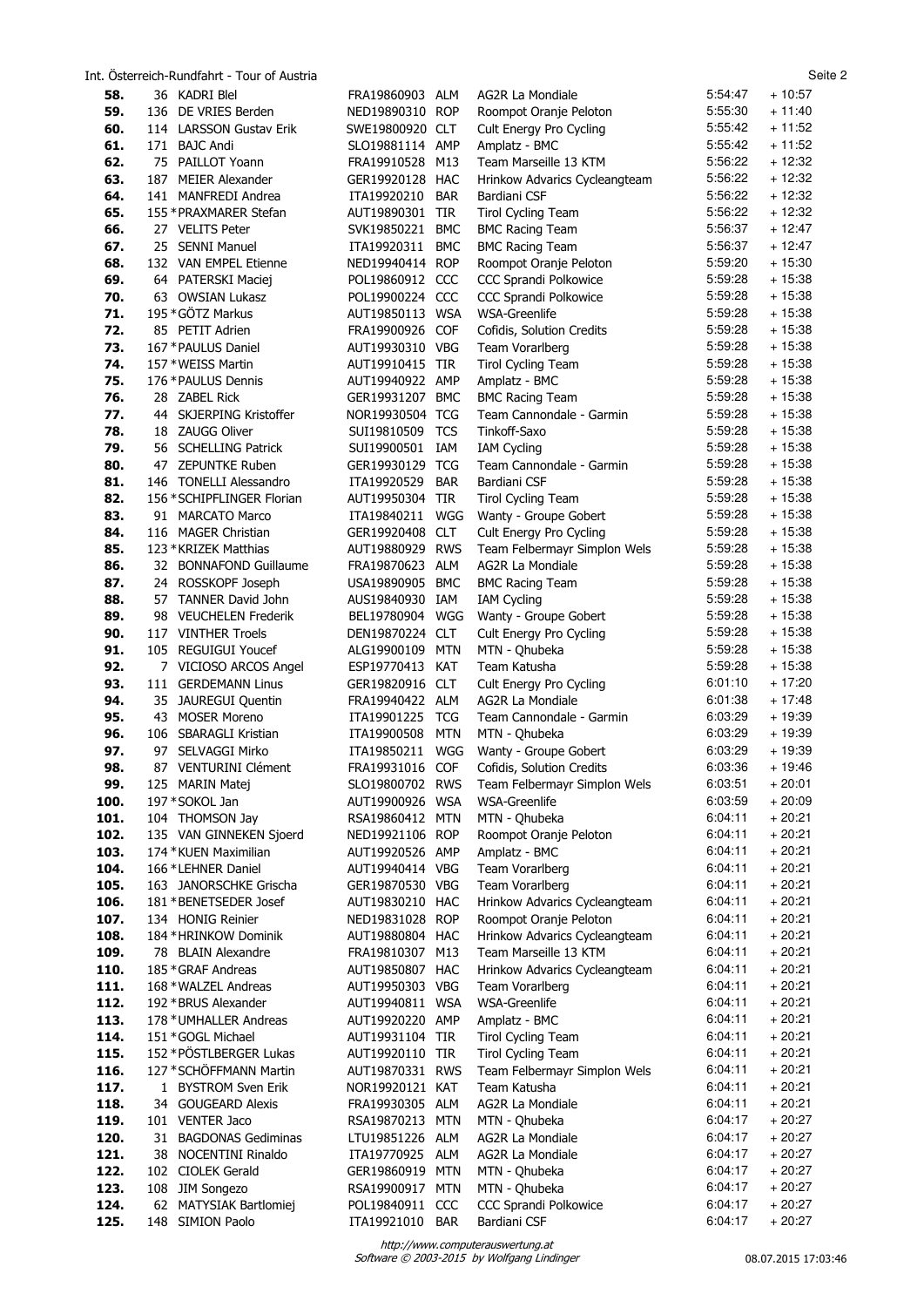|            |     | Int. Osterreich-Rundfahrt - Tour of Austria |                 |            |                                        |         |          | Seite 3 |
|------------|-----|---------------------------------------------|-----------------|------------|----------------------------------------|---------|----------|---------|
| 126.       |     | 76 SISKEVICIUS Evaldas                      | LTU19881230 M13 |            | Team Marseille 13 KTM                  | 6:04:17 | $+20:27$ | $+20$   |
| 127.       |     | 118 ZANGERLE Joel                           | LUX19881011     | <b>CLT</b> | Cult Energy Pro Cycling                | 6:04:17 | $+20:27$ |         |
| 128.       |     | 82 JOEAAR Gert                              | EST19870709 COF |            | Cofidis, Solution Credits              | 6:04:17 | $+20:27$ |         |
| 129.       | 92  | <b>BACKAERT Frederik</b>                    | BEL19900313     | WGG        | Wanty - Groupe Gobert                  | 6:04:17 | $+20:27$ |         |
| 130.       |     | 153 * SCHOIBL Mario                         | AUT19900625 TIR |            | <b>Tirol Cycling Team</b>              | 6:04:17 | $+20:27$ |         |
| 131.       |     | 67 TACIAK Mateusz                           | POL19840619     | CCC        | CCC Sprandi Polkowice                  | 6:04:17 | $+20:27$ |         |
| 132.       | 133 | <b>HOOGERLAND Johnny</b>                    | NED19830513 ROP |            | Roompot Oranje Peloton                 | 6:04:17 | $+20:27$ |         |
| 133.       | 6   | <b>SMUKULIS Gatis</b>                       | LAT19870415     | <b>KAT</b> | Team Katusha                           | 6:04:55 | $+21:05$ |         |
| 134.       | 73  | KONOVALOVAS Ignatas                         | LTU19851208     | M13        | Team Marseille 13 KTM                  | 6:04:55 | $+21:05$ |         |
| 135.       | 142 | PIECHELE Andrea                             | ITA19870629     | <b>BAR</b> | Bardiani CSF                           | 6:05:23 | $+21:33$ |         |
| 136.       |     | 173 CANECKY Marek                           | SVK19880617     | AMP        | Amplatz - BMC                          | 6:08:34 | $+24:44$ |         |
| 137.       |     | 165 KORETZKY Clement                        | FRA19901030 VBG |            | Team Vorarlberg                        | 6:10:38 | $+26:48$ |         |
| 138.       |     | 164 * JÄGER Patrick                         | AUT19940203 VBG |            | Team Vorarlberg                        | 6:10:38 | $+26:48$ |         |
| 139.       |     | 144 STERBINI Luca                           | ITA19921112     | <b>BAR</b> | Bardiani CSF                           | 6:10:38 | $+26:48$ | -6      |
| 140.       |     | 145 STERBINI Simone                         | ITA19931211     | <b>BAR</b> | Bardiani CSF                           | 6:10:38 | $+26:48$ | -3      |
| 141.       |     | 177 TRATNIK Jan                             | SLO19900223     | AMP        | Amplatz - BMC                          | 6:10:50 | $+27:00$ | -9      |
| 142.       |     | 186 * MÜLLER Andreas                        | AUT19791125 HAC |            | Hrinkow Advarics Cycleangteam          | 6:10:50 | $+27:00$ |         |
| 143.       |     | 172 BAJT Dejan                              | SLO19871028 AMP |            | Amplatz - BMC                          | 6:10:57 | $+27:07$ |         |
| 144.       |     | 95 GHYSELINCK Jan                           | BEL19880224 WGG |            | Wanty - Groupe Gobert                  | 6:11:12 | $+27:22$ |         |
| 145.       |     | 191 * AUER Daniel                           | AUT19941026 WSA |            | WSA-Greenlife                          | 6:11:26 | $+27:36$ |         |
|            |     |                                             |                 |            | Karenzzeit/Finishing deadline: 6:35:24 |         |          |         |
| <b>DNF</b> |     | 2 ISAYCHEV Vladimir                         | RUS19860421     | <b>KAT</b> | Team Katusha                           |         |          |         |
| <b>DNF</b> | 55  | <b>ENGER Sondre Holst</b>                   | NOR19931217     | IAM        | <b>IAM Cycling</b>                     |         |          |         |
| <b>DNF</b> | 72  | PENVEN Clément                              | FRA19890127     | M13        | Team Marseille 13 KTM                  |         |          |         |
| <b>DNF</b> | 77  | <b>SAINT MARTIN Clement</b>                 | FRA19910816     | M13        | Team Marseille 13 KTM                  |         |          |         |
| <b>DNF</b> |     | 147 ANDREETTA Simone                        | ITA19930830     | <b>BAR</b> | Bardiani CSF                           |         |          |         |
| <b>DNF</b> |     | 198 * TAFERNER Michael                      | AUT19930617     | <b>WSA</b> | WSA-Greenlife                          |         |          |         |
| <b>DNS</b> |     | 54 DEVENYNS Dries                           | BEL19830722     | IAM        | <b>IAM Cycling</b>                     |         |          |         |
|            |     | Anzahl der Starter/Number of starters: 151  |                 |            |                                        |         |          |         |
|            |     | Ausgeschiedene Fahrer/Retired: 6            |                 |            |                                        |         |          |         |

Nicht am Start/Did not start: 1

Der Zielrichter/the finish-judge

| Einzel-Etappenklassement nach Punkten / Points Classification (stage)<br>5. Etappe/stage 5 |     | Mittwoch, 08. Juli 2015        |                 |            |                              |                |
|--------------------------------------------------------------------------------------------|-----|--------------------------------|-----------------|------------|------------------------------|----------------|
| PI.                                                                                        |     | Nr Name                        | UCI-Code        |            | Code Mannschaft              | Punkte         |
| pos.                                                                                       | BIB | name                           | code UCI        | code       | team                         | Points         |
| 1.                                                                                         |     | 162 DE LA PARTE Gonzalez Victo | ESP19860622     | <b>VBG</b> | Team Vorarlberg              | 15             |
| 2.                                                                                         |     | 61 HIRT Jan                    | CZE19910121 CCC |            | <b>CCC Sprandi Polkowice</b> | 12             |
| З.                                                                                         |     | 22 HERMANS Ben                 | BEL19860608     | BMC        | <b>BMC Racing Team</b>       | 10             |
| 4.                                                                                         | 13  | POLJANSKI Pawel                | POL19900506 TCS |            | Tinkoff-Saxo                 | 8              |
| 5.                                                                                         |     | 37 LATOUR Pierre-Roger         | FRA19931012 ALM |            | AG2R La Mondiale             | $\overline{7}$ |
| 6.                                                                                         | 107 | <b>BERHANE Natnael</b>         | ERI19910105     | MTN        | MTN - Ohubeka                | 6              |
| 7.                                                                                         |     | 86 ROSSETTO Stéphane           | FRA19870406 COF |            | Cofidis, Solution Credits    | 5              |
| 8.                                                                                         | 5.  | <b>SILIN Egor</b>              | RUS19880625 KAT |            | Team Katusha                 | 4              |
| 9.                                                                                         |     | 126 MÜHLBERGER Gregor          | AUT19940404 RWS |            | Team Felbermayr Simplon Wels | 3              |
| 10.                                                                                        |     | 21 BOOKWALTER Brent            | USA19840216     | BMC        | <b>BMC Racing Team</b>       | $\overline{2}$ |

## **Sprintwertung / Sprint Classification 1. SPRINT Voitsberg km 28,6**

| PI.  |      | Nr Name             | UCI-Code        | Code Mannschaft               | Punkte |
|------|------|---------------------|-----------------|-------------------------------|--------|
| pos. |      | BIB name            | code UCI        | code team                     | Points |
|      | -177 | TRATNIK Jan         |                 | SLO19900223 AMP Amplatz - BMC | 4      |
|      |      | 144 STERBINI Luca   | ITA19921112 BAR | Bardiani CSF                  | 2      |
|      |      | 145 STERBINI Simone | ITA19931211 BAR | Bardiani CSF                  |        |
|      |      |                     |                 |                               |        |

#### **Sprintwertung / Sprint Classification 2. SPRINT St. Andrä km 95,2**

| PI.  | Nr Name             | UCI-Code        | Code Mannschaft               | Punkte |
|------|---------------------|-----------------|-------------------------------|--------|
| pos. | BIB name            | code UCI        | code team                     | Points |
|      | 1. 177 TRATNIK Jan  |                 | SLO19900223 AMP Amplatz - BMC |        |
|      | 144 STERBINI Luca   | ITA19921112 BAR | Bardiani CSF                  | 2      |
|      | 145 STERBINI Simone | ITA19931211 BAR | Bardiani CSF                  |        |
|      |                     |                 |                               |        |

Mittwoch, 08. Juli 2015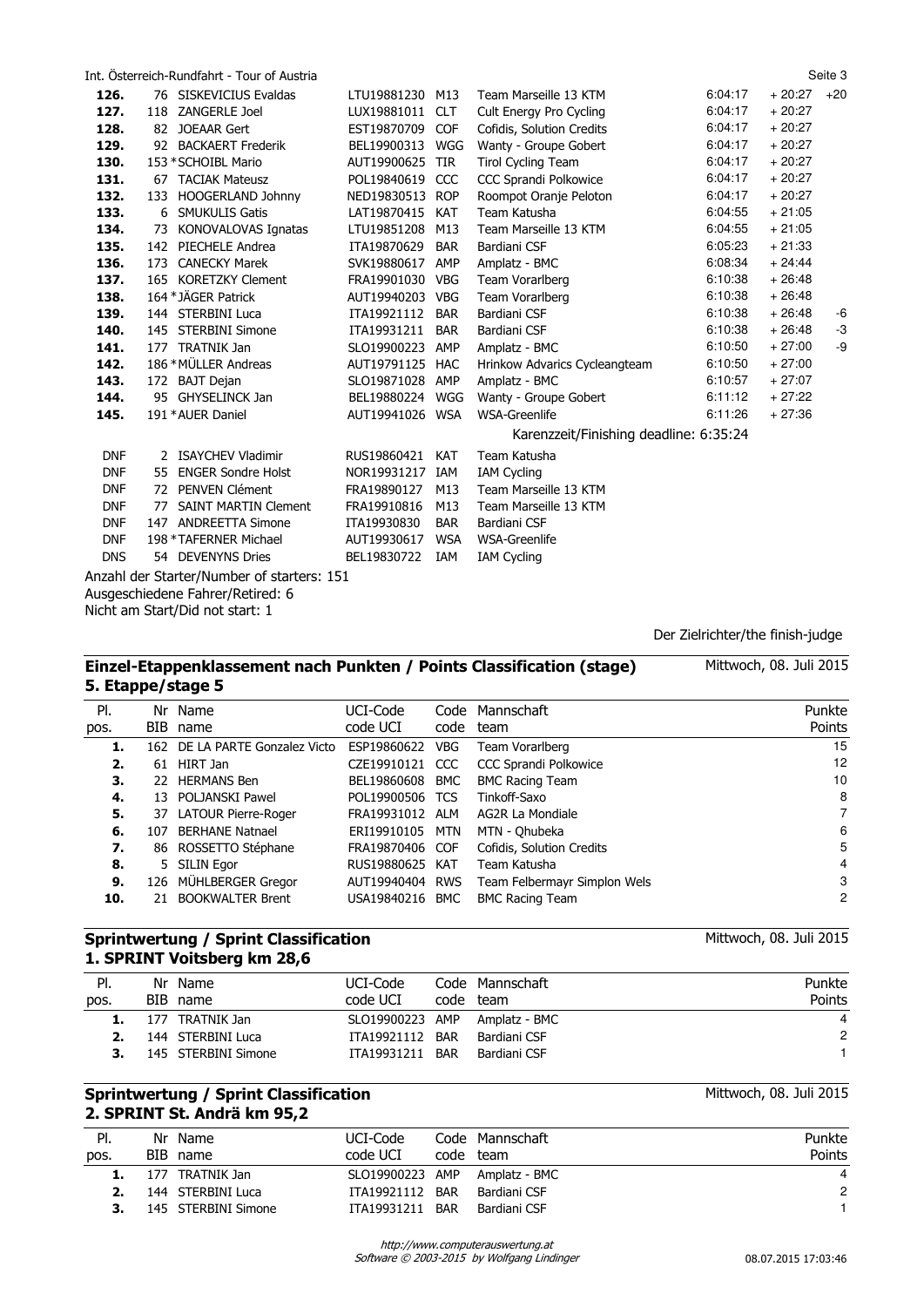#### **Sprintwertung / Sprint Classification 3. SPRINT Reifnitz km 159,1**

| Pl.  | Nr Name             | UCI-Code        | Code Mannschaft | Punkte         |
|------|---------------------|-----------------|-----------------|----------------|
| pos. | BIB name            | code UCI        | code team       | Points         |
|      | 177 TRATNIK Jan     | SLO19900223 AMP | Amplatz - BMC   | $\overline{4}$ |
|      | 144 STERBINI Luca   | ITA19921112 BAR | Bardiani CSF    | $\mathbf{2}$   |
|      | 145 STERBINI Simone | ITA19931211 BAR | Bardiani CSF    |                |

#### **Bergwertung / GPM 1. GPM Cat. 2 "Packsattel" km 57**

| Punkte |
|--------|
| Points |
| 8      |
| -6     |
| 4      |
|        |

#### **Bergwertung / GPM 2. GPM Cat. 3 "Griffner Berg" km 105,8**

| PI.  | Nr Name                | UCI-Code        | Code Mannschaft | Punkte |
|------|------------------------|-----------------|-----------------|--------|
| pos. | BIB name               | code UCI        | code team       | Points |
|      | 1. 145 STERBINI Simone | ITA19931211 BAR | Bardiani CSF    | 5      |
|      | 144 STERBINI Luca      | ITA19921112 BAR | Bardiani CSF    | 3      |
|      | 177 TRATNIK Jan        | SLO19900223 AMP | Amplatz - BMC   |        |
|      |                        |                 |                 |        |

## **Bergwertung / GPM 3. GPM Cat. 1 "Villacher Alpe" km 210,2**

Code Mannschaft code team Pl. pos. Nr Name BIB name UCI-Code code UCI Punkte Points **1.** 162 DE LA PARTE Gonzalez Victo ESP19860622 VBG Team Vorarlberg 12 **2.** 61 HIRT Jan CZE19910121 CCC CCC Sprandi Polkowice 8 **3.** 22 HERMANS Ben BEL19860608 BMC BMC Racing Team 6<br> **4.** 13 POLJANSKI Pawel POL19900506 TCS Tinkoff-Saxo 4 4 **4.** 13 POLJANSKI Pawel POL19900506 TCS Tinkoff-Saxo 4 **5.** 37 LATOUR Pierre-Roger

# **Mannschafts-Etappenklassement nach Zeit / Teams' Classification (stage) on time**

| Mittwoch, 08. Juli 2015 |  |  |  |
|-------------------------|--|--|--|
|-------------------------|--|--|--|

# **5. Etappe/stage 5**

| PI.  | Code   | Mannschaft                          | UCI-Code    | Platz             | Zeit     |         |
|------|--------|-------------------------------------|-------------|-------------------|----------|---------|
| pos. | code   | team                                | code UCI    | position          | time     |         |
|      | 1. TCS | <b>Tinkoff-Saxo</b>                 |             |                   | 17:14:03 |         |
|      | 13     | POLJANSKI Pawel                     | POL19900506 | 4                 | 5:44:04  |         |
|      | 14     | KISERLOVSKI Robert                  | CRO19860809 | 13                | 5:44:51  |         |
|      | 17     | SÖRENSEN Chris Anker                | DEN19840905 | 14                | 5:45:08  |         |
|      | 2. BMC | <b>BMC Racing Team</b>              |             |                   | 17:14:21 | $+0:18$ |
|      | 22     | <b>HERMANS Ben</b>                  | BEL19860608 | 3                 | 5:43:59  |         |
|      | 21     | <b>BOOKWALTER Brent</b>             | USA19840216 | 10 <sup>°</sup>   | 5:44:40  |         |
|      | 26     | <b>TEUNS Dylan</b>                  | BEL19920301 | 17                | 5:45:42  |         |
|      | 3. RWS | <b>Team Felbermayr Simplon Wels</b> |             |                   | 17:15:30 | $+1:27$ |
|      |        | 126 MÜHLBERGER Gregor               | AUT19940404 | 9                 | 5:44:36  |         |
|      |        | 124 KVASINA Matija                  | CRO19811204 | 15                | 5:45:25  |         |
|      | 121    | <b>GOLCER Jure</b>                  | SLO19771207 | 16                | 5:45:29  |         |
|      | 4. CCC | <b>CCC Sprandi Polkowice</b>        |             |                   | 17:15:40 | $+1:37$ |
|      | 61     | HIRT Jan                            | CZE19910121 | $\overline{2}$    | 5:43:50  |         |
|      | 65     | SAMOILAU Branislau                  | BLR19850525 | 18                | 5:45:50  |         |
|      | 66     | SZMYD Sylwester                     | POL19780302 | 19                | 5:46:00  |         |
|      | 5. IAM | <b>IAM Cycling</b>                  |             |                   | 17:16:11 | $+2:08$ |
|      | 52     | <b>DEGAND Thomas</b>                | BEL19860513 | 11                | 5:44:42  |         |
|      | 53     | DENIFL Stefan                       | AUT19870920 | $12 \overline{ }$ | 5:44:51  |         |
|      | 58     | <b>WARBASSE Lawrence K</b>          | USA19900628 | 20                | 5:46:38  |         |
|      | 6. COF | <b>Cofidis, Solution Credits</b>    |             |                   | 17:20:32 | $+6:29$ |
|      | 86     | ROSSETTO Stéphane                   | FRA19870406 | $\overline{7}$    | 5:44:22  |         |
|      | 84     | <b>MOLARD Rudy</b>                  | FRA19890917 | 24                | 5:47:24  |         |
|      |        |                                     |             |                   |          |         |

Mittwoch, 08. Juli 2015

Mittwoch, 08. Juli 2015

Mittwoch, 08. Juli 2015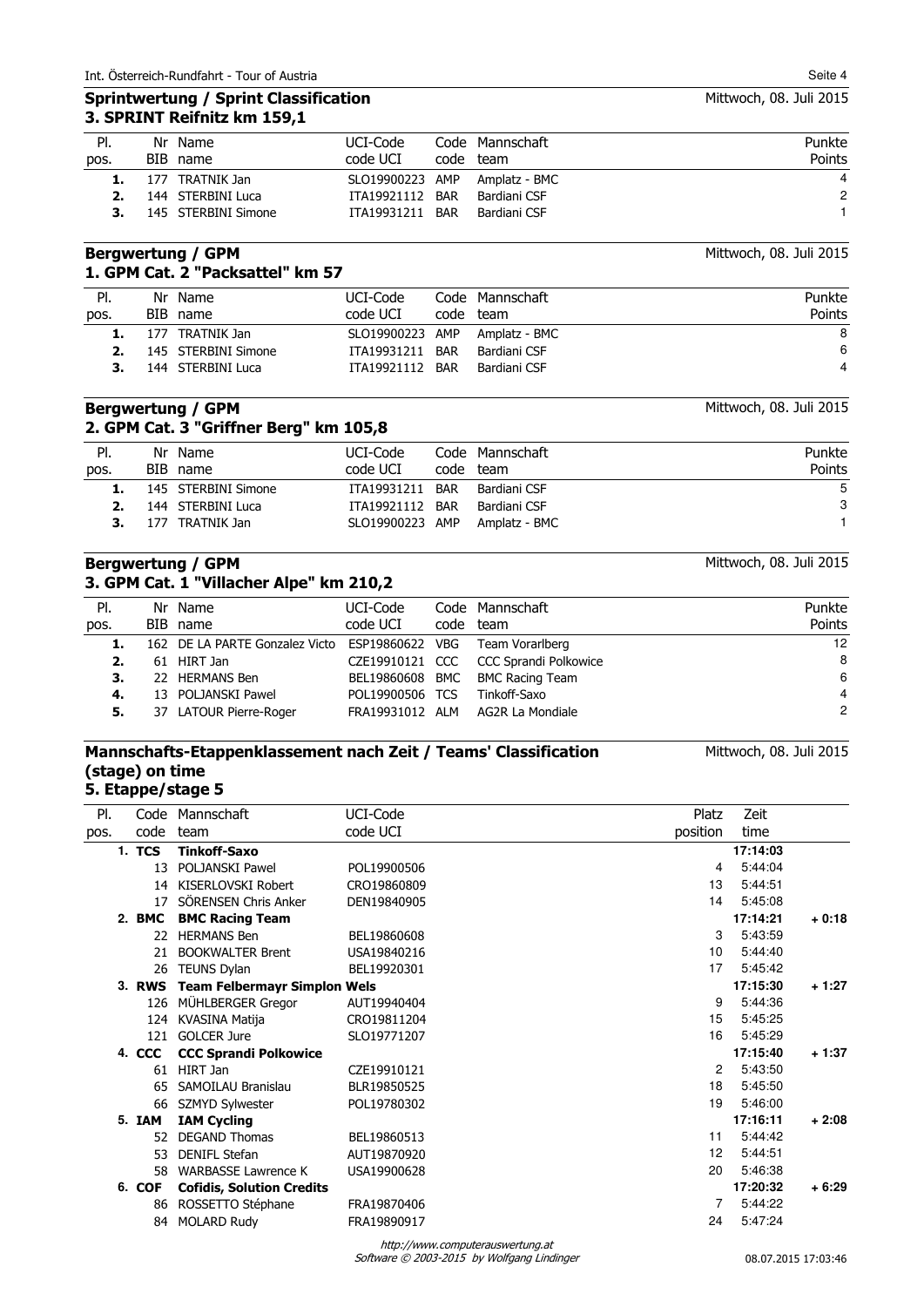#### Int. Österreich-Rundfahrt - Tour of Austria Seite 5

|                | 81 HARDY Romain                                  | FRA19880824                | 36           | 5:48:46             |          |
|----------------|--------------------------------------------------|----------------------------|--------------|---------------------|----------|
| 7. TCG         | <b>Team Cannondale - Garmin</b>                  |                            |              | 17:25:49            | + 11:46  |
|                | 45 SLAGTER Tom Jelte                             | NED19890701                | 23           | 5:47:12             |          |
|                | 46 VILLELLA Davide                               | ITA19910627                | 25           | 5:47:36             |          |
|                | 42 MOHORIC Matej                                 | SLO19941019                | 41           | 5:51:01             |          |
|                | 8. ALM AG2R La Mondiale                          |                            |              | 17:26:59            | $+12:56$ |
|                | 37 LATOUR Pierre-Roger                           | FRA19931012                | 5            | 5:44:04             |          |
|                | 33 DUPONT Hubert                                 | FRA19801113                | 26           | 5:48:08             |          |
|                | 36 KADRI Blel                                    | FRA19860903                | 58           | 5:54:47             |          |
| 9. KAT         | Team Katusha                                     |                            |              | 17:32:50            | $+18:47$ |
|                | 5 SILIN Egor                                     | RUS19880625                | 8            | 5:44:36             |          |
|                | 8 VORGANOV Eduard                                | RUS19821207                | 31           | 5:48:46             |          |
|                | 7 VICIOSO ARCOS Angel                            | ESP19770413                | 92           | 5:59:28             |          |
| 10. HAC        | <b>Hrinkow Advarics Cycleangteam</b>             |                            |              | 17:33:54            | + 19:51  |
|                | 188 BALDAUF Sebastian                            | GER19890222                | 33           | 5:48:46             |          |
|                | 182 FANKHAUSER Clemens                           | AUT19850902                | 35           | 5:48:46             |          |
|                | 187 MEIER Alexander                              | GER19920128                | 63           | 5:56:22             |          |
| <b>11. ROP</b> | <b>Roompot Oranje Peloton</b>                    |                            |              | 17:34:31            | $+20:28$ |
|                | 131 DUIJN Huub                                   | NED19840901                | 29           | 5:48:46             |          |
|                | 137 DE MAAR Marc                                 | NED19840215                | 47           | 5:51:29             |          |
|                | 138 TERPSTRA Mike                                | NED19870424                | 57           | 5:54:16             |          |
| 12. VBG        | <b>Team Vorarlberg</b>                           |                            |              | 17:34:47            | $+20:44$ |
|                | 162 DE LA PARTE Gonzalez Victo                   | ESP19860622                | $\mathbf{1}$ | 5:43:50             |          |
|                | 161 BALDO Nicolas                                | FRA19840610                | 48           | 5:51:29             |          |
|                | 167 PAULUS Daniel                                | AUT19930310                | 73           | 5:59:28             |          |
|                | 13. WGG Wanty - Groupe Gobert                    |                            |              | 17:35:23            | $+21:20$ |
|                | 96 MINNAARD Marco                                | NED19890411                | 22           | 5:47:09             |          |
|                | 93 DE GREEF Francis                              | BEL19850202                | 28           | 5:48:46             |          |
|                | 91 MARCATO Marco                                 | ITA19840211                | 83           | 5:59:28<br>17:35:48 | $+21:45$ |
| 14. CLT        | <b>Cult Energy Pro Cycling</b><br>112 HNIK Karel |                            | 27           | 5:48:46             |          |
|                | 115 LEMARCHAND Romain                            | CZE19910809<br>FRA19870726 | 43           | 5:51:20             |          |
|                | 114 LARSSON Gustav Erik                          | SWE19800920                | 60           | 5:55:42             |          |
|                | 15. MTN MTN - Qhubeka                            |                            |              | 17:36:12            | $+22:09$ |
|                | 107 BERHANE Natnael                              | ERI19910105                | 6            | 5:44:12             |          |
|                | 103 VAN ZYL Johann                               | RSA19910202                | 50           | 5:52:32             |          |
|                | 105 REGUIGUI Youcef                              | ALG19900109                | 91           | 5:59:28             |          |
|                | 16. WSA WSA-Greenlife                            |                            |              | 17:37:05            | $+23:02$ |
|                | 193 BISSINGER Florian                            | GER19880130                | 40           | 5:50:13             |          |
|                | 196 LEOPOLD Hans-Jörg                            | AUT19830425                | 53           | 5:53:26             |          |
|                | 194 GAUGL Florian                                | AUT19910108                | 54           | 5:53:26             |          |
| <b>17. TIR</b> | <b>Tirol Cycling Team</b>                        |                            |              | 17:37:17            | $+23:14$ |
|                | 158 WÖHRER David                                 | AUT19900214                | 39           | 5:49:26             |          |
|                | 154 SCHÖNBERGER Sebastian                        | AUT19940514                | 46           | 5:51:29             |          |
|                | 155 PRAXMARER Stefan                             | AUT19890301                | 65           | 5:56:22             |          |
|                | 18. M13 Team Marseille 13 KTM                    |                            |              | 17:41:04            | $+27:01$ |
|                | 71 DI GREGORIO Rémy                              | FRA19850731                | 42           | 5:51:16             |          |
|                | 74 EL FARES Julien                               | FRA19850601                | 55           | 5:53:26             |          |
|                | 75 PAILLOT Yoann                                 | FRA19910528                | 62           | 5:56:22             |          |
| 19. AMP        | <b>Amplatz - BMC</b>                             |                            |              | 17:44:25            | $+30:22$ |
|                | 175 KUSZTOR Peter                                | HUN19841227                | 38           | 5:49:15             |          |
|                | 171 BAJC Andi                                    | SLO19881114                | 61           | 5:55:42             |          |
|                | 176 PAULUS Dennis                                | AUT19940922                | 75           | 5:59:28             |          |
| 20. BAR        | <b>Bardiani CSF</b>                              |                            |              | 18:00:07            | $+46:04$ |
|                | 141 MANFREDI Andrea                              | ITA19920210                | 64           | 5:56:22             |          |
|                | 146 TONELLI Alessandro                           | ITA19920529                | 81           | 5:59:28             |          |
|                | 148 SIMION Paolo                                 | ITA19921010                | 125          | 6:04:17             |          |
|                |                                                  |                            |              |                     |          |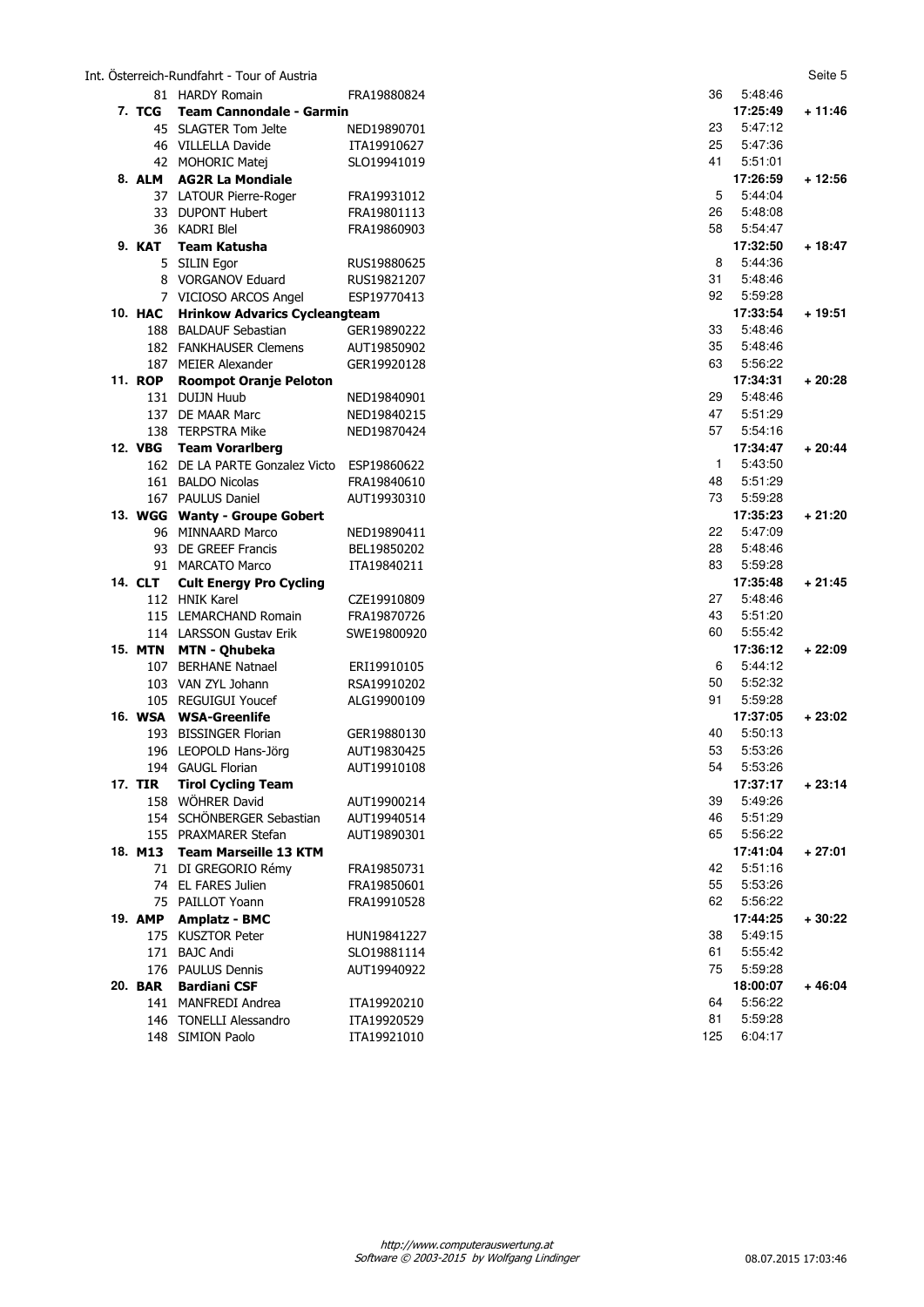# **Einzel-Gesamtklassement nach Zeit / Individual General Classification 5. Etappe/stage 5**

Mittwoch, 08. Juli 2015 Länge/distance 793,1 km Schnitt/average 39,4 km/h

| PI.<br>pos. | Nr Name<br>BIB name                                 | UCI-Code<br>code UCI               | code       | Code Mannschaft<br>team                                | Zeit<br>time         |                      |
|-------------|-----------------------------------------------------|------------------------------------|------------|--------------------------------------------------------|----------------------|----------------------|
| 1.          | 61 HIRT Jan                                         | CZE19910121                        | CCC        | CCC Sprandi Polkowice                                  | 20:08:41             |                      |
| 2.          | 22 HERMANS Ben                                      | BEL19860608                        | <b>BMC</b> | <b>BMC Racing Team</b>                                 | 20:08:43             | $+0:02$              |
| 3.          | 162 DE LA PARTE Gonzalez Victo                      | ESP19860622                        | <b>VBG</b> | Team Vorarlberg                                        | 20:08:44             | $+0:03$              |
| 4.          | 107 BERHANE Natnael                                 | ERI19910105                        | <b>MTN</b> | MTN - Qhubeka                                          | 20:08:56             | $+0:15$              |
| 5.          | 37 LATOUR Pierre-Roger                              | FRA19931012 ALM                    |            | AG2R La Mondiale                                       | 20:08:58             | $+0:17$              |
| 6.          | 13 POLJANSKI Pawel                                  | POL19900506                        | TCS        | Tinkoff-Saxo                                           | 20:09:04             | $+0:23$              |
| 7.          | 86 ROSSETTO Stéphane                                | FRA19870406 COF                    |            | Cofidis, Solution Credits                              | 20:09:13             | $+0:32$              |
| 8.          | 5 SILIN Egor                                        | RUS19880625 KAT                    |            | Team Katusha                                           | 20:09:19             | $+0.38$              |
| 9.          | 21 BOOKWALTER Brent                                 | USA19840216                        | BMC        | <b>BMC Racing Team</b>                                 | 20:09:28             | + 0:47               |
| 10.         | 126 * MÜHLBERGER Gregor                             | AUT19940404 RWS                    |            | Team Felbermayr Simplon Wels                           | 20:09:29             | $+0:48$              |
| 11.         | 52 DEGAND Thomas                                    | BEL19860513 IAM                    |            | <b>IAM Cycling</b>                                     | 20:09:33             | $+0:52$              |
| 12.         | 53 * DENIFL Stefan                                  | AUT19870920 IAM                    |            | <b>IAM Cycling</b>                                     | 20:09:44             | $+1:03$              |
| 13.         | 14 KISERLOVSKI Robert                               | CRO19860809 TCS                    |            | Tinkoff-Saxo                                           | 20:09:51             | $+1:10$              |
| 14.         | 17 SÖRENSEN Chris Anker                             | DEN19840905 TCS                    |            | Tinkoff-Saxo                                           | 20:10:08             | $+1:27$              |
| 15.<br>16.  | 124 KVASINA Matija<br>121 GOLCER Jure               | CRO19811204 RWS<br>SLO19771207 RWS |            | Team Felbermayr Simplon Wels                           | 20:10:18<br>20:10:22 | $+1:37$<br>$+1:41$   |
| 17.         | 26 TEUNS Dylan                                      | BEL19920301 BMC                    |            | Team Felbermayr Simplon Wels<br><b>BMC Racing Team</b> | 20:10:30             | $+1:49$              |
| 18.         | 65 SAMOILAU Branislau                               | BLR19850525 CCC                    |            | CCC Sprandi Polkowice                                  | 20:10:47             | $+2:06$              |
| 19.         | 66 SZMYD Sylwester                                  | POL19780302 CCC                    |            | CCC Sprandi Polkowice                                  | 20:10:57             | $+2:16$              |
| 20.         | 58 WARBASSE Lawrence K                              | USA19900628 IAM                    |            | <b>IAM Cycling</b>                                     | 20:11:31             | $+2:50$              |
| 21.         | 15 PIRES Bruno Manuel Silva                         | POR19810515 TCS                    |            | Tinkoff-Saxo                                           | 20:12:03             | $+3:22$              |
| 22.         | 45 SLAGTER Tom Jelte                                | NED19890701 TCG                    |            | Team Cannondale - Garmin                               | 20:12:03             | $+3:22$              |
| 23.         | 96 MINNAARD Marco                                   | NED19890411 WGG                    |            | Wanty - Groupe Gobert                                  | 20:12:08             | $+3:27$              |
| 24.         | 84 MOLARD Rudy                                      | FRA19890917 COF                    |            | Cofidis, Solution Credits                              | 20:12:15             | $+3:34$              |
| 25.         | 46 VILLELLA Davide                                  | ITA19910627                        | <b>TCG</b> | Team Cannondale - Garmin                               | 20:12:27             | $+3:46$              |
| 26.         | 33 DUPONT Hubert                                    | FRA19801113 ALM                    |            | AG2R La Mondiale                                       | 20:13:02             | $+4:21$              |
| 27.         | 8 VORGANOV Eduard                                   | RUS19821207 KAT                    |            | Team Katusha                                           | 20:13:29             | $+4:48$              |
| 28.         | 81 HARDY Romain                                     | FRA19880824 COF                    |            | Cofidis, Solution Credits                              | 20:13:37             | $+4:56$              |
| 29.         | 128 * RABITSCH Stephan                              | AUT19910628 RWS                    |            | Team Felbermayr Simplon Wels                           | 20:13:37             | $+4:56$              |
| 30.         | 131 DUIJN Huub                                      | NED19840901 ROP                    |            | Roompot Oranje Peloton                                 | 20:13:43             | $+5:02$              |
| 31.         | 93 DE GREEF Francis                                 | BEL19850202                        | WGG        | Wanty - Groupe Gobert                                  | 20:13:45             | $+5:04$              |
| 32.         | 112 HNIK Karel                                      | CZE19910809 CLT                    |            | Cult Energy Pro Cycling                                | 20:13:50             | $+5:09$              |
| 33.         | 188 BALDAUF Sebastian                               | GER19890222 HAC                    |            | Hrinkow Advarics Cycleangteam                          | 20:13:50             | $+5:09$              |
| 34.         | 182 * FANKHAUSER Clemens                            | AUT19850902 HAC                    |            | Hrinkow Advarics Cycleangteam                          | 20:13:50             | $+5:09$              |
| 35.         | 122 * GROBSCHARTNER Felix                           | AUT19931223 RWS                    |            | Team Felbermayr Simplon Wels                           | 20:13:58             | $+5:17$              |
| 36.         | 175 KUSZTOR Peter                                   | HUN19841227 AMP                    |            | Amplatz - BMC                                          | 20:14:07             | $+5:26$              |
| 37.<br>38.  | 193 BISSINGER Florian                               | GER19880130 WSA                    |            | WSA-Greenlife<br>Tinkoff-Saxo                          | 20:15:13<br>20:15:17 | $+6:32$<br>$+6:36$   |
| 39.         | 12 PETROV Evgeny<br>51 CHEVRIER Clement             | RUS19780525 TCS<br>FRA19920629 IAM |            | <b>IAM Cycling</b>                                     | 20:16:20             | $+7:39$              |
| 40.         | 137 DE MAAR Marc                                    | NED19840215 ROP                    |            | Roompot Oranje Peloton                                 | 20:16:23             | $+7:42$              |
| 41.         | 23 MOINARD Amaël                                    | FRA19820202 BMC                    |            | <b>BMC Racing Team</b>                                 | 20:16:24             | $+7:43$              |
| 42.         | 115 LEMARCHAND Romain                               | FRA19870726 CLT                    |            | Cult Energy Pro Cycling                                | 20:16:24             | $+7:43$              |
| 43.         | 161 BALDO Nicolas                                   | FRA19840610 VBG                    |            | Team Vorarlberg                                        | 20:16:33             | $+7:52$              |
| 44.         | 154 * SCHÖNBERGER Sebastian                         | AUT19940514 TIR                    |            | <b>Tirol Cycling Team</b>                              | 20:16:59             | $+8:18$              |
| 45.         | 68 PLUCINSKI Leszek                                 | POL19900603 CCC                    |            | CCC Sprandi Polkowice                                  | 20:17:36             | $+8:55$              |
| 46.         | 158 * WÖHRER David                                  | AUT19900214 TIR                    |            | <b>Tirol Cycling Team</b>                              | 20:17:56             | $+9:15$              |
| 47.         | 74 EL FARES Julien                                  | FRA19850601 M13                    |            | Team Marseille 13 KTM                                  | 20:18:26             | $+9:45$              |
| 48.         | 42 MOHORIC Matej                                    | SLO19941019 TCG                    |            | Team Cannondale - Garmin                               | 20:19:28             | $+10:47$             |
| 49.         | 138 TERPSTRA Mike                                   | NED19870424 ROP                    |            | Roompot Oranje Peloton                                 | 20:19:50             | $+11:09$             |
| 50.         | 71 DI GREGORIO Rémy                                 | FRA19850731 M13                    |            | Team Marseille 13 KTM                                  | 20:19:52             | $+11:11$             |
| 51.         | 171 BAJC Andi                                       | SLO19881114 AMP                    |            | Amplatz - BMC                                          | 20:20:38             | $+11:57$             |
| 52.         | 114 LARSSON Gustav Erik                             | SWE19800920 CLT                    |            | Cult Energy Pro Cycling                                | 20:20:46             | $+12:05$             |
| 53.         | 11 HANSEN Jesper                                    | DEN19901023 TCS                    |            | Tinkoff-Saxo                                           | 20:21:08             | $+12:27$             |
| 54.         | 83 LEMOINE Cyril                                    | FRA19830303 COF                    |            | Cofidis, Solution Credits                              | 20:22:16<br>20:23:20 | $+13:35$<br>$+14:39$ |
| 55.<br>56.  | 16 HERNANDEZ BLAZQUEZ Jes<br>196 *LEOPOLD Hans-Jörg | ESP19810928 TCS<br>AUT19830425 WSA |            | Tinkoff-Saxo<br><b>WSA-Greenlife</b>                   | 20:23:44             | $+15:03$             |
| 57.         | 7 VICIOSO ARCOS Angel                               | ESP19770413                        | KAT        | Team Katusha                                           | 20:24:04             | $+15:23$             |
| 58.         | 28 ZABEL Rick                                       | GER19931207 BMC                    |            | <b>BMC Racing Team</b>                                 | 20:24:06             | $+15:25$             |
| 59.         | 57 TANNER David John                                | AUS19840930 IAM                    |            | <b>IAM Cycling</b>                                     | 20:24:09             | $+15:28$             |
| 60.         | 25 SENNI Manuel                                     | ITA19920311 BMC                    |            | <b>BMC Racing Team</b>                                 | 20:24:17             | $+15:36$             |
| 61.         | 41 KING Benjamin T                                  | USA19890322 TCG                    |            | Team Cannondale - Garmin                               | 20:24:24             | $+15:43$             |
| 62.         | 64 PATERSKI Maciej                                  | POL19860912 CCC                    |            | CCC Sprandi Polkowice                                  | 20:24:25             | $+15:44$             |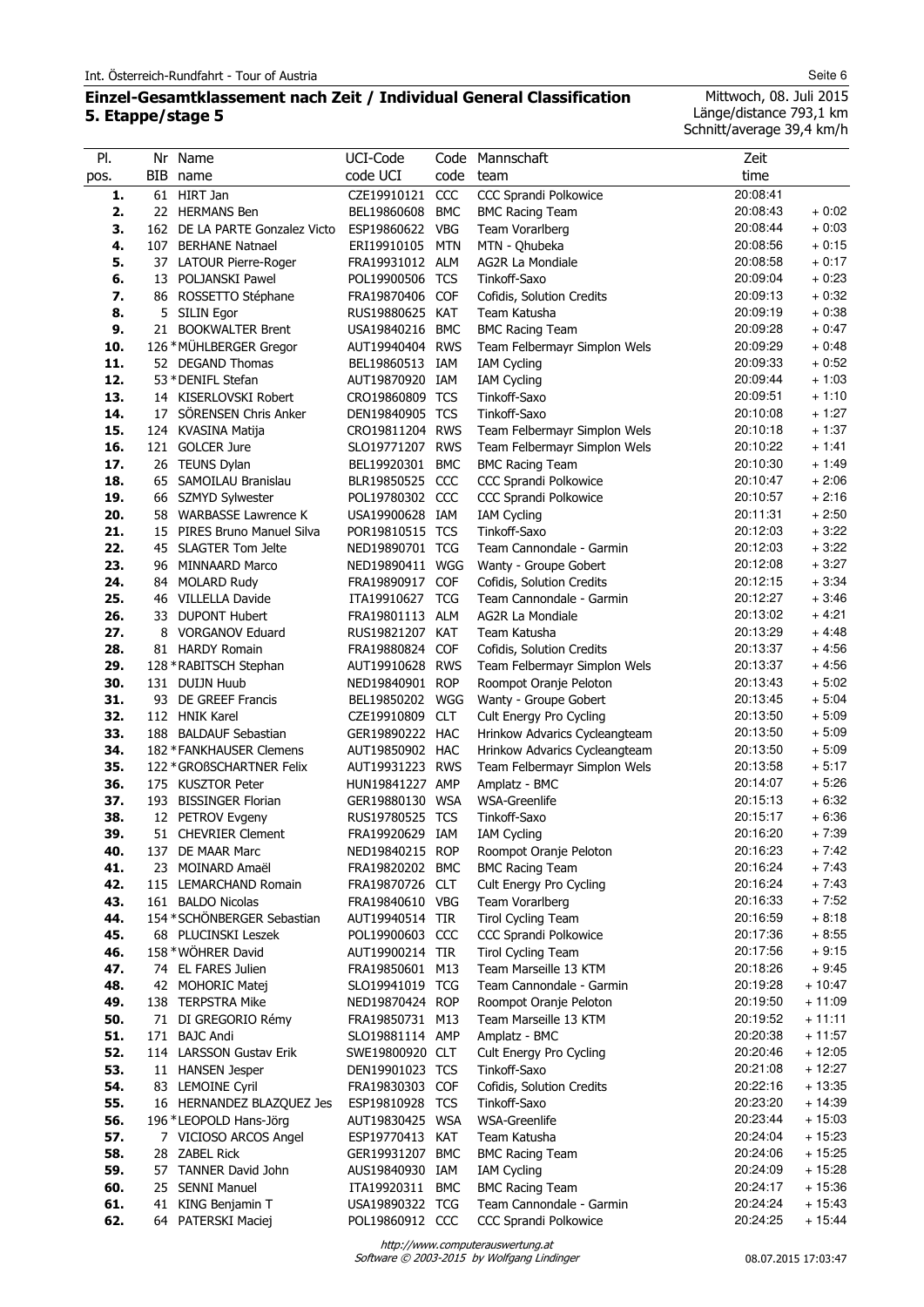|              | Int. Osterreich-Rundfahrt - Tour of Austria      |                                    |            |                                                        |                      | Seite 7              |
|--------------|--------------------------------------------------|------------------------------------|------------|--------------------------------------------------------|----------------------|----------------------|
| 63.          | 91 MARCATO Marco                                 | ITA19840211                        | WGG        | Wanty - Groupe Gobert                                  | 20:24:27             | $+15:46$             |
| 64.          | 117 VINTHER Troels                               | DEN19870224 CLT                    |            | Cult Energy Pro Cycling                                | 20:24:32             | $+15:51$             |
| 65.          | 116 MAGER Christian                              | GER19920408 CLT                    |            | Cult Energy Pro Cycling                                | 20:24:32             | $+15:51$             |
| 66.          | 167 * PAULUS Daniel                              | AUT19930310 VBG                    |            | Team Vorarlberg                                        | 20:24:48             | $+16:07$             |
| 67.          | 75 PAILLOT Yoann                                 | FRA19910528 M13                    |            | Team Marseille 13 KTM                                  | 20:24:53<br>20:24:54 | $+16:12$<br>$+16:13$ |
| 68.<br>69.   | 63 OWSIAN Lukasz<br>176 * PAULUS Dennis          | POL19900224 CCC<br>AUT19940922 AMP |            | CCC Sprandi Polkowice<br>Amplatz - BMC                 | 20:24:58             | $+16:17$             |
| 70.          | 111 GERDEMANN Linus                              | GER19820916 CLT                    |            | Cult Energy Pro Cycling                                | 20:26:14             | $+17:33$             |
| 71.          | 187 MEIER Alexander                              | GER19920128 HAC                    |            | Hrinkow Advarics Cycleangteam                          | 20:26:15             | $+17:34$             |
| 72.          | 103 VAN ZYL Johann                               | RSA19910202 MTN                    |            | MTN - Qhubeka                                          | 20:26:35             | $+17:54$             |
| 73.          | 194 * GAUGL Florian                              | AUT19910108 WSA                    |            | <b>WSA-Greenlife</b>                                   | 20:26:43             | $+18:02$             |
| 74.          | 123 * KRIZEK Matthias                            | AUT19880929 RWS                    |            | Team Felbermayr Simplon Wels                           | 20:27:55             | $+19:14$             |
| 75.          | 43 MOSER Moreno                                  | ITA19901225 TCG                    |            | Team Cannondale - Garmin                               | 20:28:20             | $+19:39$             |
| 76.          | 97 SELVAGGI Mirko                                | ITA19850211                        | WGG        | Wanty - Groupe Gobert                                  | 20:28:28             | $+19:47$             |
| 77.          | 32 BONNAFOND Guillaume                           | FRA19870623 ALM                    |            | AG2R La Mondiale                                       | 20:28:34             | $+19:53$             |
| 78.          | 146 TONELLI Alessandro                           | ITA19920529                        | <b>BAR</b> | Bardiani CSF                                           | 20:28:42             | $+20:01$             |
| 79.          | 1 BYSTROM Sven Erik                              | NOR19920121 KAT                    |            | Team Katusha                                           | 20:28:52             | $+20:11$             |
| 80.          | 102 CIOLEK Gerald                                | GER19860919 MTN                    |            | MTN - Qhubeka                                          | 20:28:54<br>20:29:16 | $+20:13$<br>$+20:35$ |
| 81.<br>82.   | 92 BACKAERT Frederik<br>157 * WEISS Martin       | BEL19900313                        | WGG        | Wanty - Groupe Gobert<br><b>Tirol Cycling Team</b>     | 20:29:26             | $+20:45$             |
| 83.          | 106 SBARAGLI Kristian                            | AUT19910415 TIR<br>ITA19900508     | <b>MTN</b> | MTN - Qhubeka                                          | 20:29:27             | $+20:46$             |
| 84.          | 195 * GÖTZ Markus                                | AUT19850113 WSA                    |            | WSA-Greenlife                                          | 20:30:20             | $+21:39$             |
| 85.          | 36 KADRI Blel                                    | FRA19860903 ALM                    |            | AG2R La Mondiale                                       | 20:31:25             | $+22:44$             |
| 86.          | 47 ZEPUNTKE Ruben                                | GER19930129 TCG                    |            | Team Cannondale - Garmin                               | 20:32:25             | $+23:44$             |
| 87.          | 44 SKJERPING Kristoffer                          | NOR19930504 TCG                    |            | Team Cannondale - Garmin                               | 20:32:25             | $+23:44$             |
| 88.          | 56 SCHELLING Patrick                             | SUI19900501 IAM                    |            | <b>IAM Cycling</b>                                     | 20:32:54             | $+24:13$             |
| 89.          | 98 VEUCHELEN Frederik                            | BEL19780904                        | WGG        | Wanty - Groupe Gobert                                  | 20:33:02             | $+24:21$             |
| 90.          | 134 HONIG Reinier                                | NED19831028 ROP                    |            | Roompot Oranje Peloton                                 | 20:33:17             | $+24:36$             |
| 91.          | 155 * PRAXMARER Stefan                           | AUT19890301 TIR                    |            | <b>Tirol Cycling Team</b>                              | 20:33:24             | $+24:43$             |
| 92.          | 136 DE VRIES Berden                              | NED19890310 ROP                    |            | Roompot Oranje Peloton                                 | 20:33:33             | $+24:52$             |
| 93.<br>94.   | 18 ZAUGG Oliver<br>174 * KUEN Maximilian         | SUI19810509<br>AUT19920526 AMP     | <b>TCS</b> | Tinkoff-Saxo<br>Amplatz - BMC                          | 20:34:05<br>20:34:15 | $+25:24$<br>$+25:34$ |
| 95.          | 87 VENTURINI Clément                             | FRA19931016 COF                    |            | Cofidis, Solution Credits                              | 20:35:20             | $+26:39$             |
| 96.          | 127 * SCHÖFFMANN Martin                          | AUT19870331 RWS                    |            | Team Felbermayr Simplon Wels                           | 20:35:24             | $+26:43$             |
| 97.          | 177 TRATNIK Jan                                  | SLO19900223 AMP                    |            | Amplatz - BMC                                          | 20:35:33             | $+26:52$             |
| 98.          | 165 KORETZKY Clement                             | FRA19901030 VBG                    |            | Team Vorarlberg                                        | 20:35:42             | $+27:01$             |
| 99.          | 105 REGUIGUI Youcef                              | ALG19900109                        | MTN        | MTN - Qhubeka                                          | 20:36:05             | $+27:24$             |
| 100.         | 76 SISKEVICIUS Evaldas                           | LTU19881230                        | M13        | Team Marseille 13 KTM                                  | 20:36:15             | $+27:34$             |
| 101.         | 24 ROSSKOPF Joseph                               | USA19890905                        | <b>BMC</b> | <b>BMC Racing Team</b>                                 | 20:36:52             | $+28:11$             |
| 102.         | 82 JOEAAR Gert                                   | EST19870709                        | <b>COF</b> | Cofidis, Solution Credits                              | 20:37:22             | $+28:41$             |
| 103.         | 35 JAUREGUI Quentin                              | FRA19940422                        | ALM        | AG2R La Mondiale                                       | 20:37:46             | $+29:05$             |
| 104.         | 141 MANFREDI Andrea                              | ITA19920210                        | <b>BAR</b> | Bardiani CSF                                           | 20:37:54             | $+29:13$             |
| 105.<br>106. | 125 MARIN Matej<br>62 MATYSIAK Bartlomiej        | SLO19800702 RWS                    |            | Team Felbermayr Simplon Wels                           | 20:38:02<br>20:38:19 | $+29:21$<br>$+29:38$ |
| 107.         | 185 * GRAF Andreas                               | POL19840911 CCC<br>AUT19850807 HAC |            | CCC Sprandi Polkowice<br>Hrinkow Advarics Cycleangteam | 20:38:54             | $+30:13$             |
| 108.         | 101 VENTER Jaco                                  | RSA19870213 MTN                    |            | MTN - Qhubeka                                          | 20:38:58             | $+30:17$             |
| 109.         | 145 STERBINI Simone                              | ITA19931211                        | <b>BAR</b> | Bardiani CSF                                           | 20:39:51             | $+31:10$             |
| 110.         | 27 VELITS Peter                                  | SVK19850221 BMC                    |            | <b>BMC Racing Team</b>                                 | 20:39:54             | $+31:13$             |
| 111.         | 181 * BENETSEDER Josef                           | AUT19830210 HAC                    |            | Hrinkow Advarics Cycleangteam                          | 20:40:18             | $+31:37$             |
| 112.         | 197 * SOKOL Jan                                  | AUT19900926 WSA                    |            | <b>WSA-Greenlife</b>                                   | 20:40:52             | $+32:11$             |
| 113.         | 78 BLAIN Alexandre                               | FRA19810307 M13                    |            | Team Marseille 13 KTM                                  | 20:41:04             | $+32:23$             |
| 114.         | 132 VAN EMPEL Etienne                            | NED19940414 ROP                    |            | Roompot Oranje Peloton                                 | 20:41:08             | $+32:27$             |
| 115.         | 38 NOCENTINI Rinaldo                             | ITA19770925 ALM                    |            | AG2R La Mondiale                                       | 20:41:29             | $+32:48$             |
| 116.         | 135 VAN GINNEKEN Sjoerd                          | NED19921106 ROP                    |            | Roompot Oranje Peloton                                 | 20:41:31             | $+32:50$             |
| 117.         | 85 PETIT Adrien                                  | FRA19900926                        | <b>COF</b> | Cofidis, Solution Credits                              | 20:41:37<br>20:42:13 | $+32:56$<br>$+33:32$ |
| 118.<br>119. | 178 * UMHALLER Andreas<br>163 JANORSCHKE Grischa | AUT19920220 AMP<br>GER19870530 VBG |            | Amplatz - BMC<br>Team Vorarlberg                       | 20:42:21             | $+33:40$             |
| 120.         | 142 PIECHELE Andrea                              | ITA19870629                        | <b>BAR</b> | Bardiani CSF                                           | 20:42:25             | $+33:44$             |
| 121.         | 73 KONOVALOVAS Ignatas                           | LTU19851208 M13                    |            | Team Marseille 13 KTM                                  | 20:42:56             | $+34:15$             |
| 122.         | 151 * GOGL Michael                               | AUT19931104 TIR                    |            | <b>Tirol Cycling Team</b>                              | 20:43:01             | $+34:20$             |
| 123.         | 118 ZANGERLE Joel                                | LUX19881011 CLT                    |            | Cult Energy Pro Cycling                                | 20:44:17             | $+35:36$             |
| 124          | 34 GOUGEARD Alexis                               | FRA19930305 ALM                    |            | AG2R La Mondiale                                       | 20:45:28             | $+36:47$             |
| 125.         | 31 BAGDONAS Gediminas                            | LTU19851226 ALM                    |            | AG2R La Mondiale                                       | 20:45:34             | $+36:53$             |
| 126.         | 148 SIMION Paolo                                 | ITA19921010                        | <b>BAR</b> | Bardiani CSF                                           | 20:45:43             | $+37:02$             |
| 127.         | 133 HOOGERLAND Johnny                            | NED19830513 ROP                    |            | Roompot Oranje Peloton                                 | 20:45:48             | $+37:07$             |
| 128.         | 156 * SCHIPFLINGER Florian                       | AUT19950304 TIR                    |            | <b>Tirol Cycling Team</b>                              | 20:47:07             | $+38:26$             |
| 129.         | 152 * PÖSTLBERGER Lukas                          | AUT19920110 TIR                    |            | <b>Tirol Cycling Team</b>                              | 20:48:40             | $+39:59$             |
| 130.         | 67 TACIAK Mateusz                                | POL19840619 CCC                    |            | CCC Sprandi Polkowice                                  | 20:49:37             | $+40:56$             |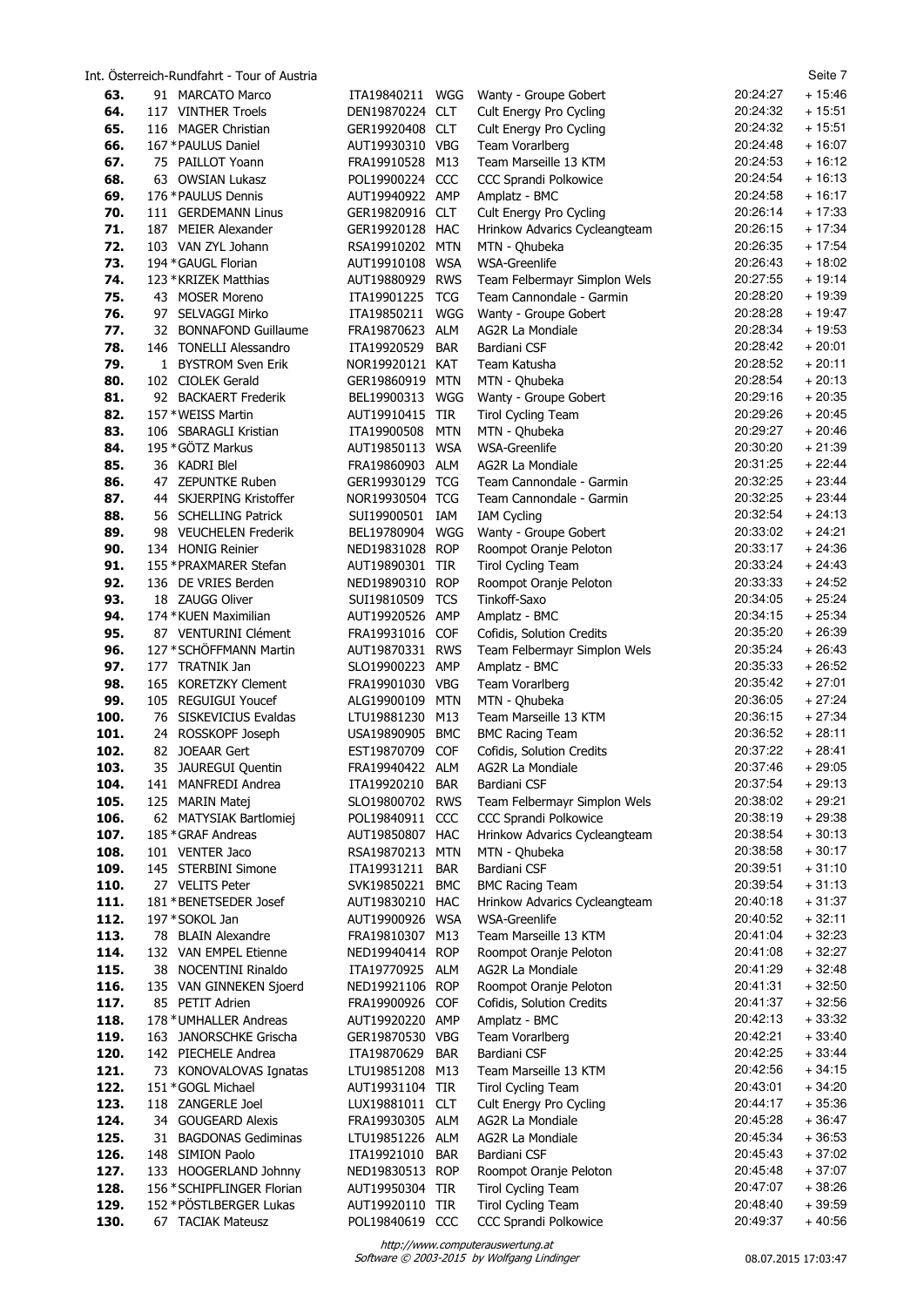|      | Int. Österreich-Rundfahrt - Tour of Austria |                 |            |                               |          | Seite 8    |
|------|---------------------------------------------|-----------------|------------|-------------------------------|----------|------------|
| 131. | 173 CANECKY Marek                           | SVK19880617     | <b>AMP</b> | Amplatz - BMC                 | 20:49:53 | $+41:12$   |
| 132. | 192 * BRUS Alexander                        | AUT19940811     | <b>WSA</b> | WSA-Greenlife                 | 20:50:55 | $+42:14$   |
| 133. | 144 STERBINI Luca                           | ITA19921112     | <b>BAR</b> | Bardiani CSF                  | 20:52:06 | $+43:25$   |
| 134. | 6 SMUKULIS Gatis                            | LAT19870415 KAT |            | Team Katusha                  | 20:52:36 | $+43:55$   |
| 135. | 153 * SCHOIBL Mario                         | AUT19900625 TIR |            | <b>Tirol Cycling Team</b>     | 20:52:39 | $+43:58$   |
| 136. | 95 GHYSELINCK Jan                           | BEL19880224     | WGG        | Wanty - Groupe Gobert         | 20:52:44 | $+44:03$   |
| 137. | 168 * WALZEL Andreas                        | AUT19950303 VBG |            | Team Vorarlberg               | 20:53:06 | $+44:25$   |
| 138. | 104 THOMSON Jay                             | RSA19860412     | MTN        | MTN - Ohubeka                 | 20:53:19 | $+44:38$   |
| 139. | 184 * HRINKOW Dominik                       | AUT19880804 HAC |            | Hrinkow Advarics Cycleangteam | 20:53:42 | $+45:01$   |
| 140. | 166 *LEHNER Daniel                          | AUT19940414     | <b>VBG</b> | Team Vorarlberg               | 20:53:46 | $+45:05$   |
| 141. | 191 * AUER Daniel                           | AUT19941026     | WSA        | WSA-Greenlife                 | 20:59:01 | $+50:20$   |
| 142. | 172 BAJT Dejan                              | SLO19871028     | AMP        | Amplatz - BMC                 | 20:59:07 | $+50:26$   |
| 143. | 164 * JÄGER Patrick                         | AUT19940203     | VBG        | Team Vorarlberg               | 21:00:16 | $+51:35$   |
| 144. | 108 JIM Songezo                             | RSA19900917     | <b>MTN</b> | MTN - Ohubeka                 | 21:03:13 | $+54:32$   |
| 145. | 186 * MÜLLER Andreas                        | AUT19791125 HAC |            | Hrinkow Advarics Cycleangteam | 21:09:51 | $+1:01:10$ |
|      |                                             |                 |            |                               |          |            |

#### Der Zielrichter/the finish-judge

# **Einzel-Gesamtklassement nach Punkten / Points General Classification 5. Etappe/stage 5**

| PI.  |   | Nr Name                        | UCI-Code        |            | Code Mannschaft               | Punkte                  |
|------|---|--------------------------------|-----------------|------------|-------------------------------|-------------------------|
| pos. |   | BIB name                       | code UCI        | code       | team                          | Points                  |
| 1.   |   | 177 TRATNIK Jan                | SLO19900223 AMP |            | Amplatz - BMC                 | 36                      |
| 2.   |   | 102 CIOLEK Gerald              | GER19860919 MTN |            | MTN - Qhubeka                 | 16                      |
| З.   |   | 162 DE LA PARTE Gonzalez Victo | ESP19860622 VBG |            | Team Vorarlberg               | 15                      |
| 4.   |   | 28 ZABEL Rick                  | GER19931207 BMC |            | <b>BMC Racing Team</b>        | 15                      |
| 5.   |   | 57 TANNER David John           | AUS19840930 IAM |            | <b>IAM Cycling</b>            | 15                      |
| 6.   |   | 7 VICIOSO ARCOS Angel          | ESP19770413 KAT |            | Team Katusha                  | 13                      |
| 7.   |   | 117 VINTHER Troels             | DEN19870224 CLT |            | Cult Energy Pro Cycling       | 13                      |
| 8.   |   | 133 HOOGERLAND Johnny          | NED19830513 ROP |            | Roompot Oranje Peloton        | 12                      |
| 9.   |   | 61 HIRT Jan                    | CZE19910121 CCC |            | <b>CCC Sprandi Polkowice</b>  | 12                      |
| 10.  |   | 22 HERMANS Ben                 | BEL19860608     | <b>BMC</b> | <b>BMC Racing Team</b>        | 12                      |
| 11.  |   | 21 BOOKWALTER Brent            | USA19840216 BMC |            | <b>BMC Racing Team</b>        | 12                      |
| 12.  |   | 87 VENTURINI Clément           | FRA19931016 COF |            | Cofidis, Solution Credits     | 12                      |
| 13.  |   | 148 SIMION Paolo               | ITA19921010     | <b>BAR</b> | Bardiani CSF                  | 12                      |
| 14.  |   | 91 MARCATO Marco               | ITA19840211 WGG |            | Wanty - Groupe Gobert         | 11                      |
| 15.  |   | 175 KUSZTOR Peter              | HUN19841227 AMP |            | Amplatz - BMC                 | 10                      |
| 16.  |   | 13 POLJANSKI Pawel             | POL19900506 TCS |            | Tinkoff-Saxo                  | 8                       |
| 17.  |   | 106 SBARAGLI Kristian          | ITA19900508     | <b>MTN</b> | MTN - Ohubeka                 | 8                       |
| 18.  |   | 163 JANORSCHKE Grischa         | GER19870530 VBG |            | Team Vorarlberg               | 8                       |
| 19.  |   | 37 LATOUR Pierre-Roger         | FRA19931012 ALM |            | AG2R La Mondiale              | $\boldsymbol{7}$        |
| 20.  |   | 81 HARDY Romain                | FRA19880824 COF |            | Cofidis, Solution Credits     | $\overline{7}$          |
| 21.  |   | 75 PAILLOT Yoann               | FRA19910528 M13 |            | Team Marseille 13 KTM         | 6                       |
| 22.  |   | 166 LEHNER Daniel              | AUT19940414 VBG |            | Team Vorarlberg               | 6                       |
| 23.  |   | 107 BERHANE Natnael            | ERI19910105 MTN |            | MTN - Qhubeka                 | 6                       |
| 24.  |   | 14 KISERLOVSKI Robert          | CRO19860809 TCS |            | Tinkoff-Saxo                  | 6                       |
| 25.  |   | 135 VAN GINNEKEN Sjoerd        | NED19921106 ROP |            | Roompot Oranje Peloton        | 6                       |
| 26.  |   | 144 STERBINI Luca              | ITA19921112 BAR |            | Bardiani CSF                  | 6                       |
| 27.  |   | 86 ROSSETTO Stéphane           | FRA19870406 COF |            | Cofidis, Solution Credits     | 5                       |
| 28.  |   | 165 KORETZKY Clement           | FRA19901030 VBG |            | Team Vorarlberg               | 5                       |
| 29.  |   | 137 DE MAAR Marc               | NED19840215 ROP |            | Roompot Oranje Peloton        | 4                       |
| 30.  |   | 35 JAUREGUI Quentin            | FRA19940422 ALM |            | AG2R La Mondiale              | 4                       |
| 31.  |   | 5 SILIN Egor                   | RUS19880625 KAT |            | Team Katusha                  | 4                       |
| 32.  |   | 84 MOLARD Rudy                 | FRA19890917 COF |            | Cofidis, Solution Credits     | 4                       |
| 33.  |   | 171 BAJC Andi                  | SLO19881114 AMP |            | Amplatz - BMC                 | 4                       |
| 34.  |   | 151 GOGL Michael               | AUT19931104 TIR |            | <b>Tirol Cycling Team</b>     | 4                       |
| 35.  |   | 126 MÜHLBERGER Gregor          | AUT19940404 RWS |            | Team Felbermayr Simplon Wels  | 3                       |
| 36.  |   | 145 STERBINI Simone            | ITA19931211     | <b>BAR</b> | Bardiani CSF                  | 3                       |
| 37.  |   | 184 HRINKOW Dominik            | AUT19880804 HAC |            | Hrinkow Advarics Cycleangteam | 3                       |
| 38.  |   | 128 RABITSCH Stephan           | AUT19910628 RWS |            | Team Felbermayr Simplon Wels  | $\overline{c}$          |
| 39.  |   | 41 KING Benjamin T             | USA19890322 TCG |            | Team Cannondale - Garmin      | $\overline{\mathbf{c}}$ |
| 40.  |   | 123 KRIZEK Matthias            | AUT19880929 RWS |            | Team Felbermayr Simplon Wels  | $\overline{c}$          |
| 41.  |   | 32 BONNAFOND Guillaume         | FRA19870623 ALM |            | <b>AG2R La Mondiale</b>       | $\overline{\mathbf{c}}$ |
| 42.  |   | 1 BYSTROM Sven Erik            | NOR19920121 KAT |            | Team Katusha                  | $\overline{\mathbf{c}}$ |
| 43.  | 6 | <b>SMUKULIS Gatis</b>          | LAT19870415 KAT |            | Team Katusha                  | $\overline{2}$          |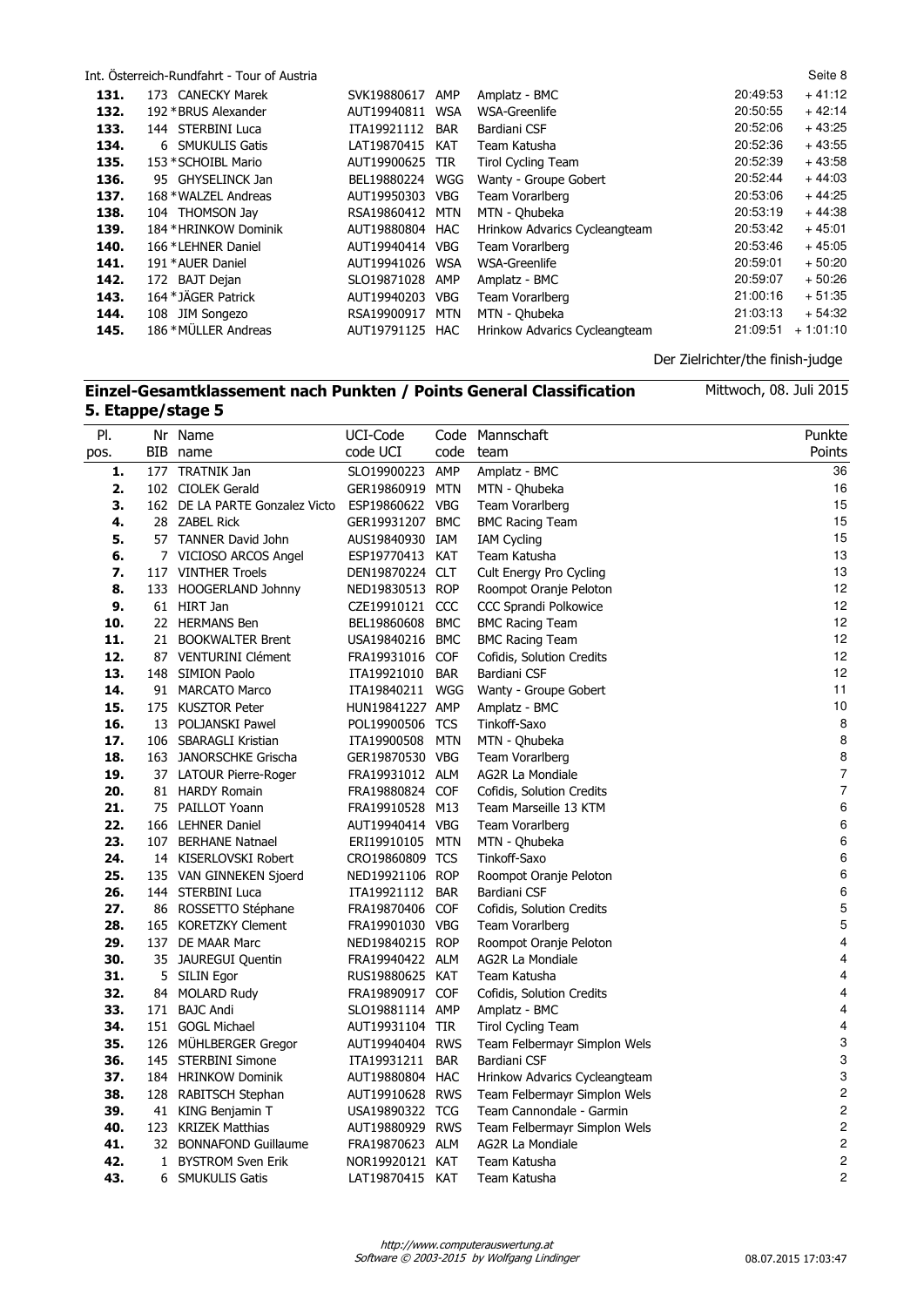# Mittwoch, 08. Juli 2015

#### **Berg-Gesamtklassement nach Punkten / Mountain General Classification 5. Etappe/stage 5**

| PI.  | Nr  | Name                       | UCI-Code    | Code       | Mannschaft                    | Punkte         |
|------|-----|----------------------------|-------------|------------|-------------------------------|----------------|
| pos. | BIB | name                       | code UCI    | code       | team                          | Points         |
| 1.   | 162 | DE LA PARTE Gonzalez Victo | ESP19860622 | <b>VBG</b> | Team Vorarlberg               | 17             |
| 2.   | 123 | <b>KRIZEK Matthias</b>     | AUT19880929 | <b>RWS</b> | Team Felbermayr Simplon Wels  | 15             |
| 3.   | 151 | <b>GOGL Michael</b>        | AUT19931104 | <b>TIR</b> | <b>Tirol Cycling Team</b>     | 13             |
| 4.   | 145 | <b>STERBINI Simone</b>     | ITA19931211 | <b>BAR</b> | Bardiani CSF                  | 11             |
| 5.   | 177 | <b>TRATNIK Jan</b>         | SLO19900223 | AMP        | Amplatz - BMC                 | 9              |
| 6.   | 133 | HOOGERLAND Johnny          | NED19830513 | <b>ROP</b> | Roompot Oranje Peloton        | 9              |
| 7.   | 61  | HIRT Jan                   | CZE19910121 | CCC        | <b>CCC Sprandi Polkowice</b>  | 8              |
| 8.   | 152 | PÖSTLBERGER Lukas          | AUT19920110 | TIR        | <b>Tirol Cycling Team</b>     | 7              |
| 9.   | 144 | <b>STERBINI Luca</b>       | ITA19921112 | <b>BAR</b> | Bardiani CSF                  | $\overline{7}$ |
| 10.  | 166 | <b>LEHNER Daniel</b>       | AUT19940414 | <b>VBG</b> | Team Vorarlberg               | 6              |
| 11.  | 22. | <b>HERMANS Ben</b>         | BEL19860608 | <b>BMC</b> | <b>BMC Racing Team</b>        | 6              |
| 12.  | 184 | <b>HRINKOW Dominik</b>     | AUT19880804 | HAC        | Hrinkow Advarics Cycleangteam | 5              |
| 13.  | 13  | <b>POLJANSKI Pawel</b>     | POL19900506 | <b>TCS</b> | Tinkoff-Saxo                  | 4              |
| 14.  | 172 | <b>BAJT Dejan</b>          | SLO19871028 | AMP        | Amplatz - BMC                 | 2              |
| 15.  | 37  | LATOUR Pierre-Roger        | FRA19931012 | <b>ALM</b> | AG2R La Mondiale              | 2              |
| 16.  | 126 | MÜHLBERGER Gregor          | AUT19940404 | <b>RWS</b> | Team Felbermayr Simplon Wels  |                |
| 17.  | 32  | <b>BONNAFOND Guillaume</b> | FRA19870623 | ALM        | <b>AG2R La Mondiale</b>       |                |
| 18.  |     | <b>BYSTROM Sven Erik</b>   | NOR19920121 | <b>KAT</b> | Team Katusha                  |                |
| 19.  | 153 | <b>SCHOIBL Mario</b>       | AUT19900625 | TIR        | Tirol Cycling Team            |                |
|      |     |                            |             |            |                               |                |

#### **Mannschafts-Gesamtklassement nach Zeit / Teams' General Classification on time 5. Etappe/stage 5**

#### Code Mannschaft code Pl. pos. team Zeit time **1.** BMC BMC Racing Team 60:17:05<br> **2.** TCS Tinkoff-Saxo 60:17:09 **2.** TCS Tinkoff-Saxo 60:17:09 + 0:04 **3.** RWS Team Felbermayr Simplon Wels 60:18:19 + 1:14 **4.** CCC CCC Sprandi Polkowice 60:18:33 + 1:28 **5.** IAM IAM Cycling 60:18:58 + 1:53 **6.** COF Cofidis, Solution Credits 60:23:19 + 6:14<br> **7.** TCG Team Cannondale - Garmin 60:28:36 + 11:31 **7.** TCG Team Cannondale - Garmin 60:28:36 + 11:31 **80:29:49 + 12:45 + 12:45 + 12:45 + 12:45 + 12:45 + 12:45 + 12:45 + 12:45 + 12:45 + 12:45 + 12:45 + 12:45 + 12:45 + 12:45 + 12:45 + 12:45 + 12:45 + 12:45 + 12:45 + 12:45 + 12:45 + 12:45 + 12:45 + 12:45 + 12:45 + 12:45 + 1 9.** KAT Team Katusha 60:35:29 + 18:24 **10.** ROP Roompot Oranje Peloton 60:37:24 + 20:19 **11.** VBG Team Vorarlberg 60:37:47 + 20:42<br> **12.** WGG Wantv - Groupe Gobert 60:38:18 + 21:13 **12.** WGG Wanty - Groupe Gobert **13.** CLT Cult Energy Pro Cycling **13.** CLT Cult Energy Pro Cycling **60:38:48** + 21:43<br>**14.** MTN MTN - Ohubeka **60:40:06** + 23:01 **14.** MTN MTN - Qhubeka 60:40:06 + 23:01 AMTN MTN - Qhubeka 60:40:06 + 23:001 AMTN MTN - 23:01 AMTN - 23:01 AMTN - 23:01 AMTN - 23:01 AMTN - 23:01 AMTN - 23:01 AMTN - 23:01 AMTN - 23:01 AMTN - 23:01 AMTN - 23:01 AMTN - 23: **15.** HAC Hrinkow Advarics Cycleangteam 60:41:43 + 24:38 **16.** WSA WSA-Greenlife 60:44:35 + 27:30 **17.** AMP Amplatz - BMC 60:47:17 + 30:12 **18.** TIR Tirol Cycling Team 60:47:19 + 30:14 **19.** M13 Team Marseille 13 KTM 60:51:12 + 34:07 **20.** BAR Bardiani CSF 61:15:27 + 58:22

#### **Gesamtwertung bester Österreicher / General best austrian classification 5. Etappe/stage 5**

| PI.  | Nr Name                     | UCI-Code        |     | Code Mannschaft               | Zeit     |          |
|------|-----------------------------|-----------------|-----|-------------------------------|----------|----------|
| pos. | BIB name                    | code UCI        |     | code team                     | time     |          |
| 1.   | 126 * MÜHLBERGER Gregor     | AUT19940404 RWS |     | Team Felbermayr Simplon Wels  | 20:09:29 |          |
| 2.   | 53 * DENIFL Stefan          | AUT19870920     | IAM | <b>IAM Cycling</b>            | 20:09:44 | $+0:15$  |
| З.   | 128 * RABITSCH Stephan      | AUT19910628 RWS |     | Team Felbermayr Simplon Wels  | 20:13:37 | $+4:08$  |
| 4.   | 182 * FANKHAUSER Clemens    | AUT19850902 HAC |     | Hrinkow Advarics Cycleangteam | 20:13:50 | $+4:21$  |
| 5.   | 122 * GROßSCHARTNER Felix   | AUT19931223 RWS |     | Team Felbermayr Simplon Wels  | 20:13:58 | $+4:29$  |
| 6.   | 154 * SCHÖNBERGER Sebastian | AUT19940514 TIR |     | <b>Tirol Cycling Team</b>     | 20:16:59 | $+7:30$  |
| 7.   | 158 * WÖHRER David          | AUT19900214 TIR |     | <b>Tirol Cycling Team</b>     | 20:17:56 | $+8:27$  |
| 8.   | 196 *LEOPOLD Hans-Jörg      | AUT19830425 WSA |     | WSA-Greenlife                 | 20:23:44 | $+14:15$ |
| 9.   | 167 * PAULUS Daniel         | AUT19930310     | VBG | Team Vorarlberg               | 20:24:48 | $+15:19$ |

Software © 2003-2015 by Wolfgang Lindinger http://www.computerauswertung.at

Mittwoch, 08. Juli 2015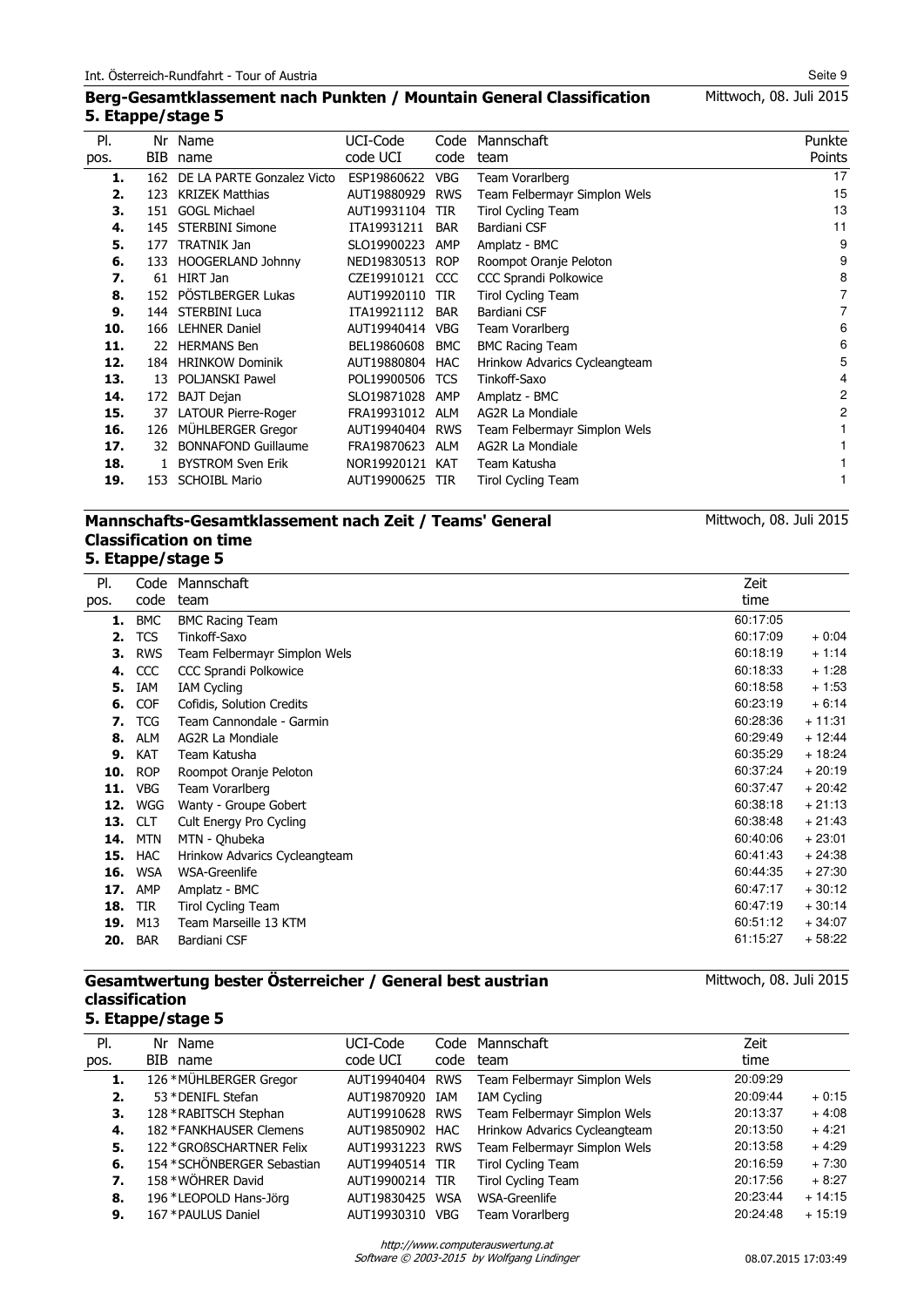| Int. Osterreich-Rundfahrt - Tour of Austria |  |
|---------------------------------------------|--|
|---------------------------------------------|--|

|     | Int. Osterreich-Rundfahrt - Tour of Austria |             |            |                               |          | Seite 10   |
|-----|---------------------------------------------|-------------|------------|-------------------------------|----------|------------|
| 10. | 176 * PAULUS Dennis                         | AUT19940922 | AMP        | Amplatz - BMC                 | 20:24:58 | $+15:29$   |
| 11. | 194 * GAUGL Florian                         | AUT19910108 | <b>WSA</b> | WSA-Greenlife                 | 20:26:43 | $+17:14$   |
| 12. | 123 * KRIZEK Matthias                       | AUT19880929 | <b>RWS</b> | Team Felbermayr Simplon Wels  | 20:27:55 | $+18:26$   |
| 13. | 157 * WEISS Martin                          | AUT19910415 | <b>TIR</b> | Tirol Cycling Team            | 20:29:26 | $+19:57$   |
| 14. | 195 * GÖTZ Markus                           | AUT19850113 | <b>WSA</b> | WSA-Greenlife                 | 20:30:20 | $+20:51$   |
| 15. | 155 * PRAXMARER Stefan                      | AUT19890301 | <b>TIR</b> | <b>Tirol Cycling Team</b>     | 20:33:24 | $+23:55$   |
| 16. | 174 * KUEN Maximilian                       | AUT19920526 | AMP        | Amplatz - BMC                 | 20:34:15 | $+24:46$   |
| 17. | 127 * SCHÖFFMANN Martin                     | AUT19870331 | <b>RWS</b> | Team Felbermayr Simplon Wels  | 20:35:24 | $+25:55$   |
| 18. | 185 * GRAF Andreas                          | AUT19850807 | <b>HAC</b> | Hrinkow Advarics Cycleangteam | 20:38:54 | $+29:25$   |
| 19. | 181 * BENETSEDER Josef                      | AUT19830210 | HAC        | Hrinkow Advarics Cycleangteam | 20:40:18 | $+30:49$   |
| 20. | 197 * SOKOL Jan                             | AUT19900926 | <b>WSA</b> | WSA-Greenlife                 | 20:40:52 | $+31:23$   |
| 21. | 178 * UMHALLER Andreas                      | AUT19920220 | AMP        | Amplatz - BMC                 | 20:42:13 | $+32:44$   |
| 22. | 151 * GOGL Michael                          | AUT19931104 | <b>TIR</b> | Tirol Cycling Team            | 20:43:01 | $+33:32$   |
| 23. | 156 * SCHIPFLINGER Florian                  | AUT19950304 | <b>TIR</b> | <b>Tirol Cycling Team</b>     | 20:47:07 | $+37:38$   |
| 24. | 152 * PÖSTLBERGER Lukas                     | AUT19920110 | <b>TIR</b> | Tirol Cycling Team            | 20:48:40 | $+39:11$   |
| 25. | 192 * BRUS Alexander                        | AUT19940811 | <b>WSA</b> | WSA-Greenlife                 | 20:50:55 | $+41:26$   |
| 26. | 153 * SCHOIBL Mario                         | AUT19900625 | <b>TIR</b> | Tirol Cycling Team            | 20:52:39 | $+43:10$   |
| 27. | 168 * WALZEL Andreas                        | AUT19950303 | VBG        | Team Vorarlberg               | 20:53:06 | $+43:37$   |
| 28. | 184 * HRINKOW Dominik                       | AUT19880804 | HAC        | Hrinkow Advarics Cycleangteam | 20:53:42 | $+44:13$   |
| 29. | 166 *LEHNER Daniel                          | AUT19940414 | <b>VBG</b> | Team Vorarlberg               | 20:53:46 | $+44:17$   |
| 30. | 191 * AUER Daniel                           | AUT19941026 | <b>WSA</b> | WSA-Greenlife                 | 20:59:01 | $+49:32$   |
| 31. | 164 * JÄGER Patrick                         | AUT19940203 | <b>VBG</b> | Team Vorarlberg               | 21:00:16 | $+50:47$   |
| 32. | 186 * MÜLLER Andreas                        | AUT19791125 | HAC        | Hrinkow Advarics Cycleangteam | 21:09:51 | $+1:00:22$ |

# **Konvoi-Nummern / Convoy Numbers für die 6. Etappe/for stage 6**

|     |               | Code Mannschaft               |
|-----|---------------|-------------------------------|
|     | code          | team                          |
|     | <b>1.</b> CCC | CCC Sprandi Polkowice         |
| 2.  | <b>BMC</b>    | <b>BMC Racing Team</b>        |
| З.  | <b>VBG</b>    | Team Vorarlberg               |
| 4.  | MTN           | MTN - Qhubeka                 |
| 5.  | ALM           | AG2R La Mondiale              |
| 6.  | <b>TCS</b>    | Tinkoff-Saxo                  |
| 7.  | <b>COF</b>    | Cofidis, Solution Credits     |
| 8.  | KAT           | Team Katusha                  |
| 9.  | <b>RWS</b>    | Team Felbermayr Simplon Wels  |
| 10. | IAM           | <b>IAM Cycling</b>            |
| 11. | <b>TCG</b>    | Team Cannondale - Garmin      |
| 12. | WGG           | Wanty - Groupe Gobert         |
| 13. | <b>ROP</b>    | Roompot Oranje Peloton        |
| 14. | <b>CLT</b>    | Cult Energy Pro Cycling       |
| 15. | HAC           | Hrinkow Advarics Cycleangteam |
| 16. | AMP           | Amplatz - BMC                 |
| 17. | <b>WSA</b>    | WSA-Greenlife                 |
| 18. | <b>TIR</b>    | Tirol Cycling Team            |
| 19. | M13           | Team Marseille 13 KTM         |
| 20. | <b>BAR</b>    | Bardiani CSF                  |
|     |               |                               |

# **Trikotträger / wearing the Jerseys für die 6. Etappe/for stage 6**

| Nr Name                        | UCI-Code        | Code Mannschaft                              |                                       |
|--------------------------------|-----------------|----------------------------------------------|---------------------------------------|
| BIB name                       | code UCI        | code team                                    |                                       |
| 61 HIRT Jan                    |                 | CZE19910121 CCC CCC Sprandi Polkowice        | "Wiesbauer/Osttirol" jersey - overall |
| 177 TRATNIK Jan                |                 | SLO19900223 AMP Amplatz - BMC                | "Flyeralarm" jersey - points          |
| 162 DE LA PARTE Gonzalez Victo | ESP19860622 VBG | Team Vorarlberg                              | "Wiesbauer" jersey - King of mountain |
| 126 MÜHLBERGER Gregor          |                 | AUT19940404 RWS Team Felbermayr Simplon Wels | "Manner" jersey - best austrian       |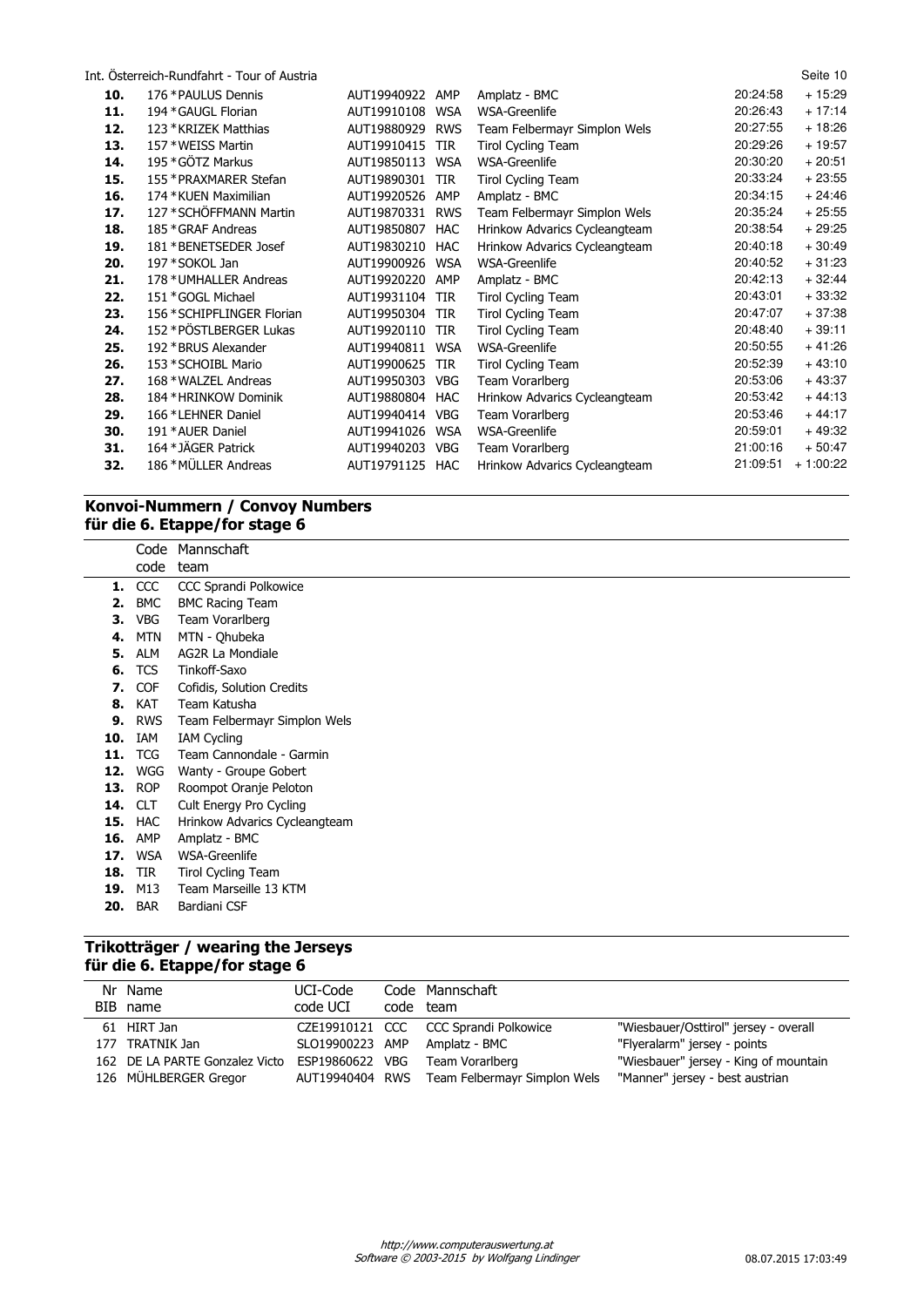#### **Communiqué No 5 5. Etappe/stage 5**

#### **Penalties/Strafen:**

#### **Pt.: 12.1.040 / 19.2.2**

Sheltering behind or falling into the slip stream of a vehicle for some time Längeres Windschattenfahren hinter einem Kraftfahrzeug # 76 LTU19881230 SISKEVICIUS Evaldas Team Marseille 13 KTM **SFR 50,-- + 20 "**

#### **Pt.: 12.1.040 / 19.2.2**

Sheltering behind or falling into the slip stream of a vehicle for some time Längeres Windschattenfahren hinter einem Kraftfahrzeug **SFR 200,--** D.S.: FRA19860610 LECARPENTIER Freddy Team Marseille 13 KTM

**Pt.: 12.1.040 / 25**

Breach of regulations concerning vehicle movements during the race Verstoß gegen die Bestimmungen des Reglements zur Fahrweise der Fahrzeuge im Rennen D.S.: SLO19761016 ZELE Luka Amplatz - BMC (2nd teamcar) **Vehicle driver: SFR 200,--**

#### **Pt.: 12.1.040 / 37bis**

Mechanical assistance refreshments an behaviour of a team manager which damages the image of cycling Mechanische Hilfe, Erfrischungen und anderes Verhalten eines Teammangers, welches das Ansehen des Radsportes *schädigt*<br>D.S.: AUT19730224 D.S.: AUT19730224 PILS Roland Tirol Cycling Team **SFR 100,--**

**Reminder to all teams: Feeding is allowed only until 10km to the Finish!**

Das Kommissarskollegium/The commissaires panel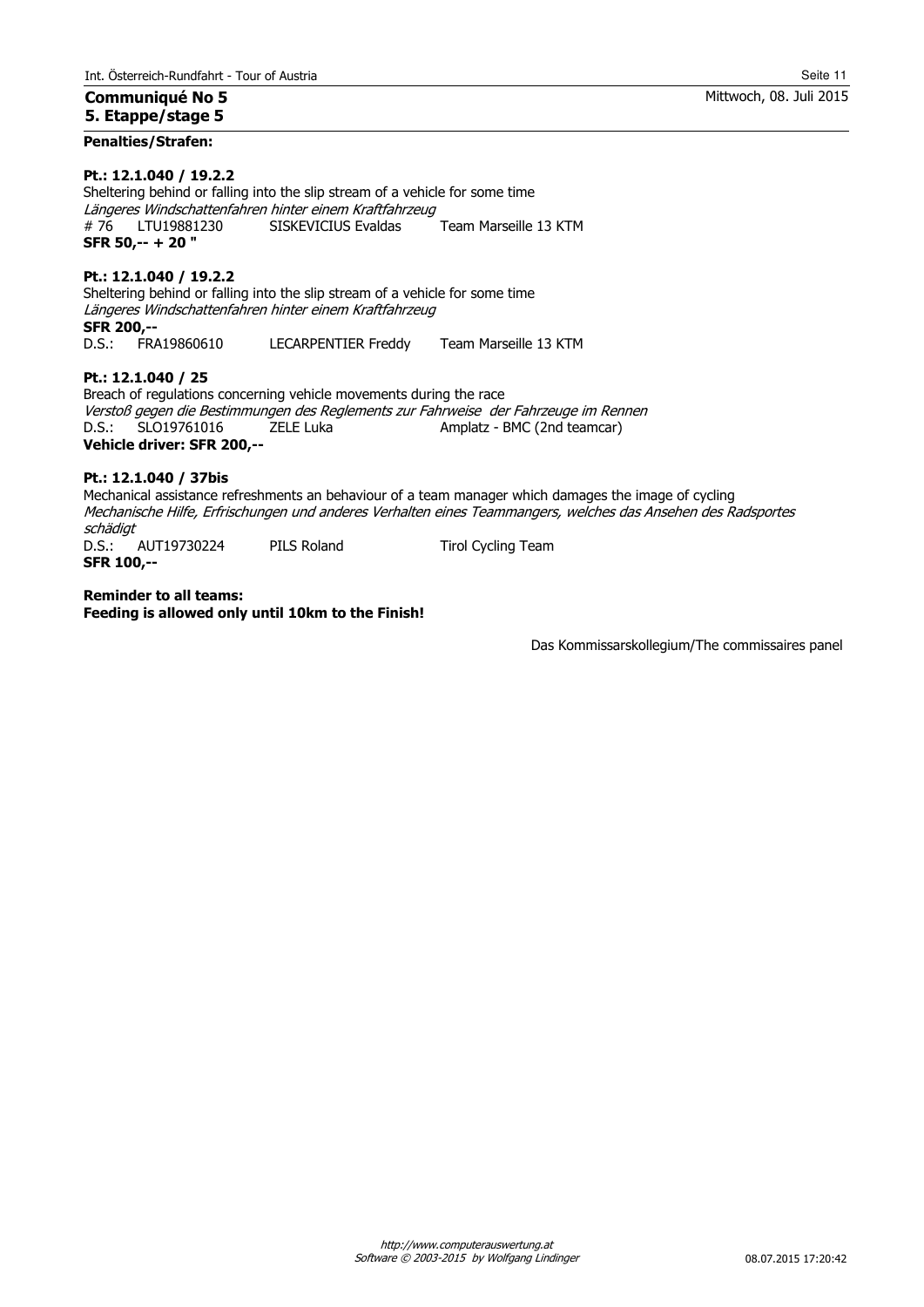## **Ergebnisliste / Classification Auffahrtszeit / Hillclimb Villacher Alpe/Dobratsch**

| PI.        | Nr Name                                                | UCI-Code                           |            | Code Mannschaft                                        | Zeit                                  |                          |
|------------|--------------------------------------------------------|------------------------------------|------------|--------------------------------------------------------|---------------------------------------|--------------------------|
| pos.       | BIB name                                               | code UCI                           | code       | team                                                   | time                                  |                          |
| 1.         | 61 HIRT Jan                                            | CZE19910121 CCC                    |            | CCC Sprandi Polkowice                                  | 0:43:58.69                            |                          |
| 2.         | 162 DE LA PARTE Gonzalez Victo                         | ESP19860622 VBG                    |            | Team Vorarlberg                                        | 0:44:00,57                            | $+0:01,88$               |
| 3.         | 22 HERMANS Ben                                         | BEL19860608                        | <b>BMC</b> | <b>BMC Racing Team</b>                                 | 0:44:02,42                            | $+0:03,73$               |
| 4.         | 13 POLJANSKI Pawel                                     | POL19900506 TCS                    |            | Tinkoff-Saxo                                           | 0:44:15,76                            | $+0.17,07$               |
| 5.         | 37 LATOUR Pierre-Roger                                 | FRA19931012 ALM                    |            | AG2R La Mondiale                                       | 0:44:16,67                            | $+0.17,98$               |
| 6.         | 107 BERHANE Natnael                                    | ERI19910105 MTN                    |            | MTN - Qhubeka                                          | 0:44:24,33                            | $+0:25,64$               |
| 7.         | 86 ROSSETTO Stéphane                                   | FRA19870406 COF                    |            | Cofidis, Solution Credits                              | 0:44:27,40                            | $+0:28,71$               |
| 8.<br>9.   | 5 SILIN Egor<br>52 DEGAND Thomas                       | RUS19880625 KAT<br>BEL19860513 IAM |            | Team Katusha                                           | 0:44:35,40<br>0:44:42,98              | $+0:36,71$               |
| 10.        | 126 * MÜHLBERGER Gregor                                | AUT19940404 RWS                    |            | <b>IAM Cycling</b>                                     | 0:44:45,67                            | $+0:44,29$<br>$+0:46,98$ |
| 11.        | 21 BOOKWALTER Brent                                    | USA19840216 BMC                    |            | Team Felbermayr Simplon Wels<br><b>BMC Racing Team</b> | 0:44:49,58                            | $+0:50,89$               |
| 12.        | 53 * DENIFL Stefan                                     | AUT19870920 IAM                    |            | <b>IAM Cycling</b>                                     | 0:44:59,96                            | $+1:01,27$               |
| 13.        | 14 KISERLOVSKI Robert                                  | CRO19860809 TCS                    |            | Tinkoff-Saxo                                           | 0:45:03,80                            | $+1:05,11$               |
| 14.        | 17 SÖRENSEN Chris Anker                                | DEN19840905 TCS                    |            | Tinkoff-Saxo                                           | 0:45:18,05                            | $+1:19,36$               |
| 15.        | 124 KVASINA Matija                                     | CRO19811204 RWS                    |            | Team Felbermayr Simplon Wels                           | 0:45:36,67                            | $+1:37,98$               |
| 16.        | 121 GOLCER Jure                                        | SLO19771207 RWS                    |            | Team Felbermayr Simplon Wels                           | 0:45:39,51                            | $+1:40,82$               |
| 17.        | 26 TEUNS Dylan                                         | BEL19920301 BMC                    |            | <b>BMC Racing Team</b>                                 | 0:45:44,09                            | $+1:45,40$               |
| 18.        | 65 SAMOILAU Branislau                                  | BLR19850525 CCC                    |            | CCC Sprandi Polkowice                                  | 0:45:48,55                            | $+1:49,86$               |
| 19.        | 66 SZMYD Sylwester                                     | POL19780302 CCC                    |            | CCC Sprandi Polkowice                                  | 0:46:02,24                            | $+2:03,55$               |
| 20.        | 58 WARBASSE Lawrence K                                 | USA19900628 IAM                    |            | <b>IAM Cycling</b>                                     | 0:46:44,73                            | $+2:46,04$               |
| 21.        | 45 SLAGTER Tom Jelte                                   | NED19890701 TCG                    |            | Team Cannondale - Garmin                               | 0:47:09,69                            | $+3:11,00$               |
| 22.        | 15 PIRES Bruno Manuel Silva                            | POR19810515 TCS                    |            | Tinkoff-Saxo                                           | 0:47:12,55                            | $+3:13,86$               |
| 23.        | 96 MINNAARD Marco                                      | NED19890411 WGG                    |            | Wanty - Groupe Gobert                                  | 0:47:22,14                            | $+3:23,45$               |
| 24.        | 84 MOLARD Rudy                                         | FRA19890917 COF                    |            | Cofidis, Solution Credits                              | 0:47:31,24                            | $+3:32,55$               |
| 25.        | 46 VILLELLA Davide                                     | ITA19910627                        | <b>TCG</b> | Team Cannondale - Garmin                               | 0:47:40,87                            | $+3:42,18$               |
| 26.        | 33 DUPONT Hubert                                       | FRA19801113 ALM                    |            | AG2R La Mondiale                                       | 0:48:11,30                            | $+4:12,61$               |
| 27.        | 131 DUIJN Huub                                         | NED19840901 ROP                    |            | Roompot Oranje Peloton                                 | 0:48:43,18                            | $+4:44,49$               |
| 28.        | 182 * FANKHAUSER Clemens                               | AUT19850902 HAC                    |            | Hrinkow Advarics Cycleangteam                          | 0:48:43,65                            | + 4:44,96                |
| 29.        | 93 DE GREEF Francis                                    | BEL19850202 WGG                    |            | Wanty - Groupe Gobert                                  | 0:48:48,31                            | $+4:49,62$               |
| 30.        | 188 BALDAUF Sebastian                                  | GER19890222 HAC                    |            | Hrinkow Advarics Cycleangteam                          | 0:48:49,63                            | $+4:50,94$               |
| 31.        | 12 PETROV Evgeny                                       | RUS19780525 TCS                    |            | Tinkoff-Saxo                                           | 0:48:50,15                            | $+4:51,46$               |
| 32.        | 8 VORGANOV Eduard                                      | RUS19821207 KAT                    |            | Team Katusha                                           | 0:48:51,11                            | $+4:52,42$               |
| 33.        | 81 HARDY Romain                                        | FRA19880824 COF                    |            | Cofidis, Solution Credits                              | 0:48:52,59                            | $+4:53,90$               |
| 34.        | 128 * RABITSCH Stephan                                 | AUT19910628 RWS                    |            | Team Felbermayr Simplon Wels                           | 0:48:53.45                            | $+4:54,76$               |
| 35.        | 112 HNIK Karel                                         | CZE19910809 CLT                    |            | Cult Energy Pro Cycling                                | 0:48:53,87                            | $+4:55,18$               |
| 36.<br>37. | 16 HERNANDEZ BLAZQUEZ Jes<br>122 * GROßSCHARTNER Felix | ESP19810928 TCS<br>AUT19931223 RWS |            | Tinkoff-Saxo                                           | 0:48:54,35<br>0:49:14,17              | $+4:55,66$<br>$+5:15,48$ |
| 38.        | 175 KUSZTOR Peter                                      | HUN19841227 AMP                    |            | Team Felbermayr Simplon Wels<br>Amplatz - BMC          | 0:49:24,02                            | $+5:25,33$               |
| 39.        | 158 * WÖHRER David                                     | AUT19900214 TIR                    |            | <b>Tirol Cycling Team</b>                              | 0:49:24,97                            | $+5:26,28$               |
| 40.        | 193 BISSINGER Florian                                  | GER19880130 WSA                    |            | <b>WSA-Greenlife</b>                                   | 0:50:15,69                            | $+6:17,00$               |
| 41.        | 42 MOHORIC Matej                                       | SLO19941019 TCG                    |            | Team Cannondale - Garmin                               | 0:51:02,46                            | $+7:03,77$               |
| 42.        | 71 DI GREGORIO Rémy                                    | FRA19850731 M13                    |            | Team Marseille 13 KTM                                  | 0:51:10,08                            | $+7:11,39$               |
| 43.        | 137 DE MAAR Marc                                       | NED19840215 ROP                    |            | Roompot Oranje Peloton                                 | 0:51:18,29                            | $+7:19,60$               |
| 44.        | 161 BALDO Nicolas                                      | FRA19840610 VBG                    |            | Team Vorarlberg                                        | 0:51:21,95                            | $+7:23,26$               |
| 45.        | 115 LEMARCHAND Romain                                  | FRA19870726 CLT                    |            | Cult Energy Pro Cycling                                | 0:51:22,38                            | $+7:23,69$               |
| 46.        | 41 KING Benjamin T                                     | USA19890322 TCG                    |            | Team Cannondale - Garmin                               | 0:51:26,79                            | $+7:28,10$               |
| 47.        | 154 * SCHÖNBERGER Sebastian                            | AUT19940514 TIR                    |            | <b>Tirol Cycling Team</b>                              | 0:51:29,02                            | $+7:30,33$               |
| 48.        | 51 CHEVRIER Clement                                    | FRA19920629 IAM                    |            | <b>IAM Cycling</b>                                     | 0:51:33,98                            | $+7:35,29$               |
| 49.        | 23 MOINARD Amaël                                       | FRA19820202 BMC                    |            | <b>BMC Racing Team</b>                                 | 0:51:42,00                            | $+7:43,31$               |
| 50.        | 68 PLUCINSKI Leszek                                    | POL19900603 CCC                    |            | CCC Sprandi Polkowice                                  | 0:52:37,58                            | $+8:38,89$               |
| 51.        | 11 HANSEN Jesper                                       | DEN19901023 TCS                    |            | Tinkoff-Saxo                                           | 0:52:39,47                            | $+8:40,78$               |
| 52.        | 103 VAN ZYL Johann                                     | RSA19910202 MTN                    |            | MTN - Qhubeka                                          | 0:52:42,06                            | $+8:43,37$               |
| 53.        | 196 *LEOPOLD Hans-Jörg                                 | AUT19830425 WSA                    |            | <b>WSA-Greenlife</b>                                   | 0:53:03,41                            | $+9:04,72$               |
| 54.        | 194 * GAUGL Florian                                    | AUT19910108 WSA                    |            | <b>WSA-Greenlife</b>                                   | 0:53:15,94                            | $+9:17,25$               |
| 55.        | 83 LEMOINE Cyril                                       | FRA19830303 COF                    |            | Cofidis, Solution Credits                              | 0:53:23,54                            | $+9:24,85$               |
| 56.        | 74 EL FARES Julien                                     | FRA19850601 M13                    |            | Team Marseille 13 KTM                                  | 0:53:39,00                            | $+9:40,31$               |
| 57.        | 138 TERPSTRA Mike                                      | NED19870424 ROP                    |            | Roompot Oranje Peloton                                 | 0:54:24,35                            | $+10:25,66$              |
| 58.        | 36 KADRI Blel<br>136 DE VRIES Berden                   | FRA19860903 ALM                    |            | AG2R La Mondiale                                       | 0:54:40,26<br>$0:55:22,07$ + 11:23,38 | $+10:41,57$              |
| 59.<br>60. | 114 LARSSON Gustav Erik                                | NED19890310 ROP<br>SWE19800920 CLT |            | Roompot Oranje Peloton                                 | 0:55:42,44                            | $+11:43,75$              |
| 61.        | 171 BAJC Andi                                          | SLO19881114 AMP                    |            | Cult Energy Pro Cycling<br>Amplatz - BMC               | 0:55:44,32                            | $+11:45,63$              |
| 62.        | 187 MEIER Alexander                                    | GER19920128 HAC                    |            | Hrinkow Advarics Cycleangteam                          | 0:55:52,84                            | $+11:54,15$              |
| 63.        | 155 * PRAXMARER Stefan                                 | AUT19890301 TIR                    |            | <b>Tirol Cycling Team</b>                              | 0:55:54,35                            | $+11:55,66$              |
|            |                                                        |                                    |            |                                                        |                                       |                          |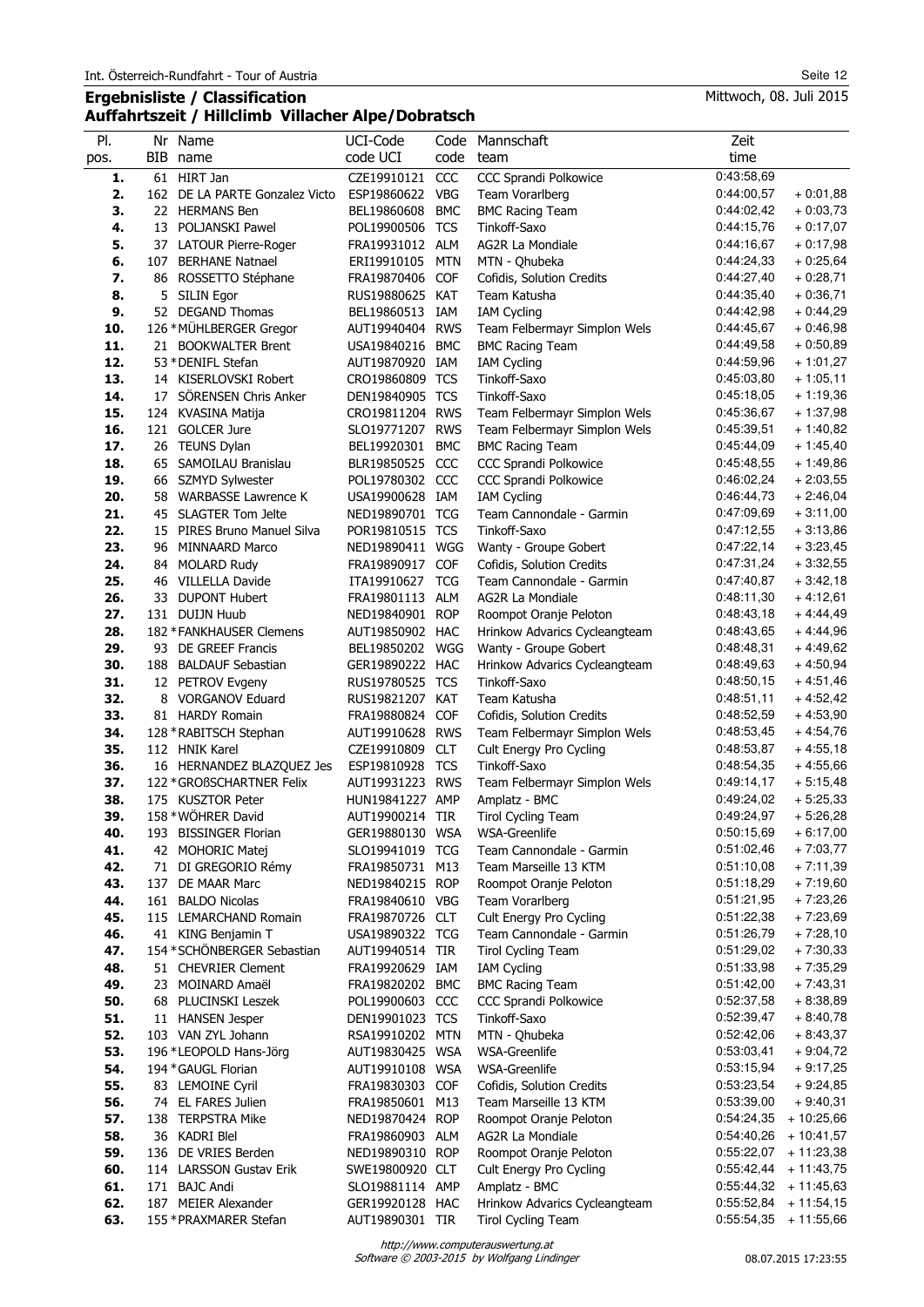Int. Österreich-Rundfahrt - Tour of Austria Seite 13 **64.** 75 PAILLOT Yoann FRA19910528 M13 Team Marseille 13 KTM 0:55:57,29 + 11:58,60 **65.** 141 MANFREDI Andrea **ITA19920210 BAR** Bardiani CSF **66.** 27 VELITS Peter SVK19850221 BMC BMC Racing Team 0:56:12,08 + 12:13,39 **67.** 25 SENNI Manuel ITA19920311 BMC BMC Racing Team 0:56:28,73 + 12:30,04 **68.** 157 \*WEISS Martin AUT19910415 TIR Tirol Cycling Team 0:59:01,38 + 15:02,69 **69.** 18 ZAUGG Oliver SUI19810509 TCS Tinkoff-Saxo 0:59:03,79 + 15:05,10 **70. 50119900501 IAM IAM Cycling 10.59:03,86 + 15:05,17 71.** 156 \*SCHIPFLINGER Florian AUT19950304 TIR Tirol Cycling Team  $0.59:03,87 + 15:05,18$ <br> **72.** 146 TONELLI Alessandro ITA19920529 BAR Bardiani CSF 10:05:004,10 + 15:05,41 **72.** 146 TONELLI Alessandro ITA19920529 BAR Bardiani CSF **73.** 195 \*GÖTZ Markus AUT19850113 WSA WSA-Greenlife 0:59:04,99 + 15:06,30 **74.** 28 ZABEL Rick GER19931207 BMC BMC Racing Team 0:59:06,05 + 15:07,36<br>**75.** 44 SKJERPING Kristoffer NOR19930504 TCG Team Cannondale - Garmin 0:59:06,60 + 15:07,91 **75.** 44 SKJERPING Kristoffer NOR19930504 TCG Team Cannondale - Garmin **76.** 32 BONNAFOND Guillaume FRA19870623 ALM AG2R La Mondiale 0:59:06,80 + 15:08,11 **77.** 167 \*PAULUS Daniel **AUT19930310 VBG** Team Vorarlberg **0:59:12,02 + 15:13,33 78.** 85 PETIT Adrien FRA19900926 COF Cofidis, Solution Credits 0:59:12,17 + 15:13,48 **79.** 176 \*PAULUS Dennis AUT19940922 AMP Amplatz - BMC 0:59:18,34 + 15:19,65 **80.** 132 VAN EMPEL Etienne NED19940414 ROP Roompot Oranje Peloton 0:59:18,35 + 15:19,66 **81.** 47 ZEPUNTKE Ruben GER19930129 TCG Team Cannondale - Garmin 0:59:18,80 + 15:20,11 82. 98 VEUCHELEN Frederik BEL19780904 WGG Wanty - Groupe Gobert 0:59:25,03 + 15:26,34 **83.** 123 \*KRIZEK Matthias AUT19880929 RWS Team Felbermayr Simplon Wels 0:59:26,87 + 15:28,18 **84.** 63 OWSIAN Lukasz POL19900224 CCC CCC Sprandi Polkowice 0:59:28,78 + 15:30,09 **85.** 64 PATERSKI Maciej POL19860912 CCC CCC Sprandi Polkowice 0:59:30,30 + 15:31,61 **86.** 24 ROSSKOPF Joseph USA19890905 BMC BMC Racing Team 0:59:35,55 + 15:36,86 **87.** 105 REGUIGUI Youcef ALG19900109 MTN MTN - Qhubeka 0:59:36,10 + 15:37,41 **88.** 7 VICIOSO ARCOS Angel ESP19770413 KAT Team Katusha 0:59:37,72 + 15:39,03 **89.** 117 VINTHER Troels DEN19870224 CLT Cult Energy Pro Cycling 0:59:41,46 + 15:42,77 **90.** 57 TANNER David John AUS19840930 IAM IAM Cycling 0:59:41,72 + 15:43,03 **91.** 91 MARCATO Marco ITA19840211 WGG Wanty - Groupe Gobert 0:59:46,73 + 15:48,04 **92.** 116 MAGER Christian GER19920408 CLT Cult Energy Pro Cycling 0:59:47,84 + 15:49,15 **93.** 111 GERDEMANN Linus GER19820916 CLT Cult Energy Pro Cycling 1:00:30,20 + 16:31,51 **94.** 35 JAUREGUI Quentin FRA19940422 ALM AG2R La Mondiale 1:01:52,44 + 17:53,75 **95.** 87 VENTURINI Clément FRA19931016 COF Cofidis, Solution Credits 1:02:28,98 + 18:30,29 **96.** 184 \*HRINKOW Dominik AUT19880804 HAC Hrinkow Advarics Cycleangteam 1:02:41,25 + 18:42,56 **97.** 76 SISKEVICIUS Evaldas LTU19881230 M13 Team Marseille 13 KTM 1:02:44,42 + 18:45,73 **98.** 151 \*GOGL Michael AUT19931104 TIR Tirol Cycling Team 1:02:46,64 + 18:47,95 **99.** 181 \*BENETSEDER Josef AUT19830210 HAC Hrinkow Advarics Cycleangteam 1:02:50,58 + 18:51,89 **100.** 148 SIMION Paolo ITA19921010 BAR Bardiani CSF 1:02:51,32 + 18:52,63 **101.** 34 GOUGEARD Alexis FRA19930305 ALM AG2R La Mondiale 1:02:52,36 + 18:53,67<br>**102.** 185 \*GRAF Andreas AUT19850807 HAC Hrinkow Advarics Cycleangteam 1:02:53,14 + 18:54,45 **102.** 185 \*GRAF Andreas **AUT19850807 HAC Hrinkow Advarics Cycleangteam 103.** 163 JANORSCHKE Grischa GER19870530 VBG Team Vorarlberg 1:02:56,41 + 18:57,72 **104.** 192 \*BRUS Alexander AUT19940811 WSA WSA-Greenlife 1:02:56,76 + 18:58,07 **105.** 104 THOMSON Jay **RSA19860412 MTN MTN - Qhubeka** 1:02:57,03 + 18:58,34 **106.** 168 \*WALZEL Andreas AUT19950303 VBG Team Vorarlberg 1:02:57,62 + 18:58,93 **107.** 38 NOCENTINI Rinaldo ITA19770925 ALM AG2R La Mondiale 1:02:58,19 + 18:59,50 **108.** 106 SBARAGLI Kristian 1TA19900508 MTN MTN - Qhubeka 1:03:02,31 + 19:03,62 **109.** 101 VENTER Jaco RSA19870213 MTN MTN - Qhubeka 1:03:02,58 + 19:03,89 **110.** 152 \*PÖSTLBERGER Lukas AUT19920110 TIR Tirol Cycling Team 1:03:04,49 + 19:05,80 **111.** 102 CIOLEK Gerald GER19860919 MTN MTN - Qhubeka 1:03:07,88 + 19:09,19 **112.** 127 \*SCHÖFFMANN Martin AUT19870331 RWS Team Felbermayr Simplon Wels 1:03:08,20 + 19:09,51 **113.** 133 HOOGERLAND Johnny NED19830513 ROP Roompot Oranje Peloton 1:03:09,36 + 19:10,67 **114.** 125 MARIN Matej SLO19800702 RWS Team Felbermayr Simplon Wels 1:03:10,27 + 19:11,58 **115.** 135 VAN GINNEKEN Sjoerd NED19921106 ROP Roompot Oranje Peloton 1:03:10,49 + 19:11,80 **116.** 6 SMUKULIS Gatis LAT19870415 KAT Team Katusha 1:03:13,38 + 19:14,69 **117.** 174 \*KUEN Maximilian AUT19920526 AMP Amplatz - BMC 1:03:13,88 + 19:15,19 **118.** 178 \*UMHALLER Andreas AUT19920220 AMP Amplatz - BMC 1:03:16,77 + 19:18,08 **119.** 43 MOSER Moreno ITA19901225 TCG Team Cannondale - Garmin 1:03:18,26 + 19:19,57 **120.** 166 \*LEHNER Daniel AUT19940414 VBG Team Vorarlberg 1:03:22,43 + 19:23,74 **121.** 197 \*SOKOL Jan AUT19900926 WSA WSA-Greenlife 1:03:23,60 + 19:24,91 **122.** 97 SELVAGGI Mirko ITA19850211 WGG Wanty - Groupe Gobert 1:03:32,55 + 19:33,86 **123.** 67 TACIAK Mateusz POL19840619 CCC CCC Sprandi Polkowice 1:03:33,20 + 19:34,51 **124.** 78 BLAIN Alexandre FRA19810307 M13 Team Marseille 13 KTM 1:03:34,50 + 19:35,81 **125.** 62 MATYSIAK Bartlomiej POL19840911 CCC CCC Sprandi Polkowice 1:03:34,82 + 19:36,13 **126.** 108 JIM Songezo RSA19900917 MTN MTN - Qhubeka 1:03:40,42 + 19:41,73 **127.** 118 ZANGERLE Joel LUX19881011 CLT Cult Energy Pro Cycling 1:03:42,44 + 19:43,75 **128.** 82 JOEAAR Gert EST19870709 COF Cofidis, Solution Credits 1:03:42,60 + 19:43,91 **129.** 134 HONIG Reinier NED19831028 ROP Roompot Oranje Peloton 1:03:45,37 + 19:46,68 **130.** 31 BAGDONAS Gediminas LTU19851226 ALM AG2R La Mondiale 1:03:47,21 + 19:48,52 **131.** 73 KONOVALOVAS Ignatas LTU19851208 M13 Team Marseille 13 KTM 1:04:22,73 + 20:24,04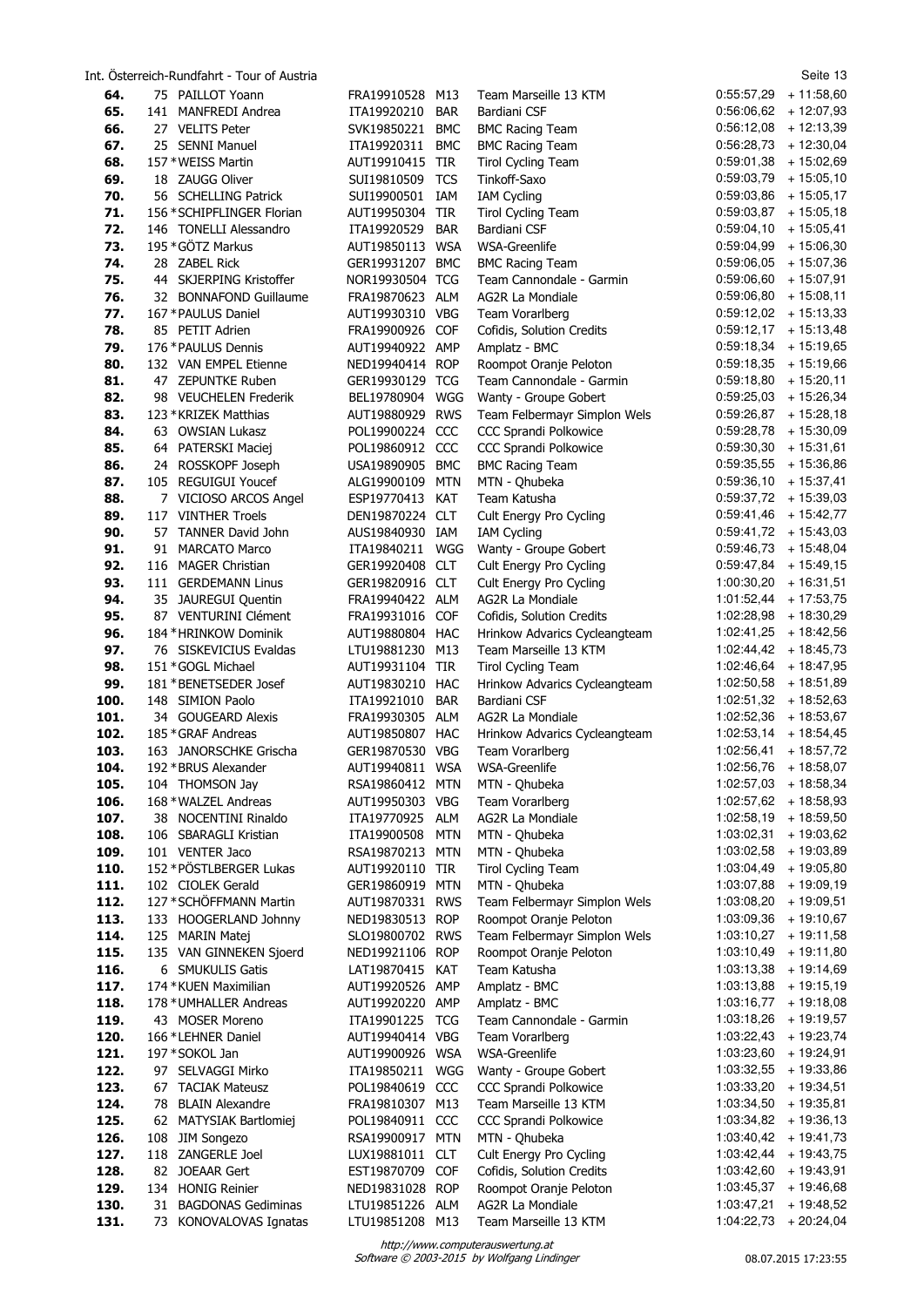|      | Int. Osterreich-Rundfahrt - Tour of Austria |                 |            |                               |            | Seite 14    |
|------|---------------------------------------------|-----------------|------------|-------------------------------|------------|-------------|
| 132. | 1 BYSTROM Sven Erik                         | NOR19920121     | KAT        | Team Katusha                  | 1:04:30.00 | $+20:31.31$ |
| 133. | 92 BACKAERT Frederik                        | BEL19900313     | WGG        | Wanty - Groupe Gobert         | 1:04:34.00 | $+20:35.31$ |
| 134. | 153 * SCHOIBL Mario                         | AUT19900625 TIR |            | <b>Tirol Cycling Team</b>     | 1:04:34.50 | $+20:35.81$ |
| 135. | 142 PIECHELE Andrea                         | ITA19870629     | <b>BAR</b> | Bardiani CSF                  | 1:04:47.52 | $+20:48.83$ |
| 136. | 144 STERBINI Luca                           | ITA19921112     | BAR        | Bardiani CSF                  | 1:07:21.31 | $+23:22.62$ |
| 137. | 186 * MÜLLER Andreas                        | AUT19791125     | HAC        | Hrinkow Advarics Cycleangteam | 1:07:29.34 | $+23:30.65$ |
| 138. | 145 STERBINI Simone                         | ITA19931211     | <b>BAR</b> | Bardiani CSF                  | 1:07:34.90 | $+23:36.21$ |
| 139. | TRATNIK Jan<br>177                          | SLO19900223     | AMP        | Amplatz - BMC                 | 1:08:00.91 | $+24:02.22$ |
| 140. | 173 CANECKY Marek                           | SVK19880617     | AMP        | Amplatz - BMC                 | 1:08:18.90 | $+24:20.21$ |
| 141. | 164 * JÄGER Patrick                         | AUT19940203     | <b>VBG</b> | Team Vorarlberg               | 1:09:12,28 | $+25:13.59$ |
| 142. | 172 BAJT Deian                              | SLO19871028     | AMP        | Amplatz - BMC                 | 1:09:13.47 | $+25:14.78$ |
| 143. | 191 * AUER Daniel                           | AUT19941026     | <b>WSA</b> | WSA-Greenlife                 | 1:09:26.41 | $+25:27.72$ |
| 144. | 95 GHYSELINCK Jan                           | BEL19880224     | WGG        | Wanty - Groupe Gobert         | 1:09:28.82 | $+25:30.13$ |
| 145. | 165 KORETZKY Clement                        | FRA19901030     | <b>VBG</b> | Team Vorarlberg               | 1:10:27.81 | $+26:29.12$ |
|      |                                             |                 |            |                               |            |             |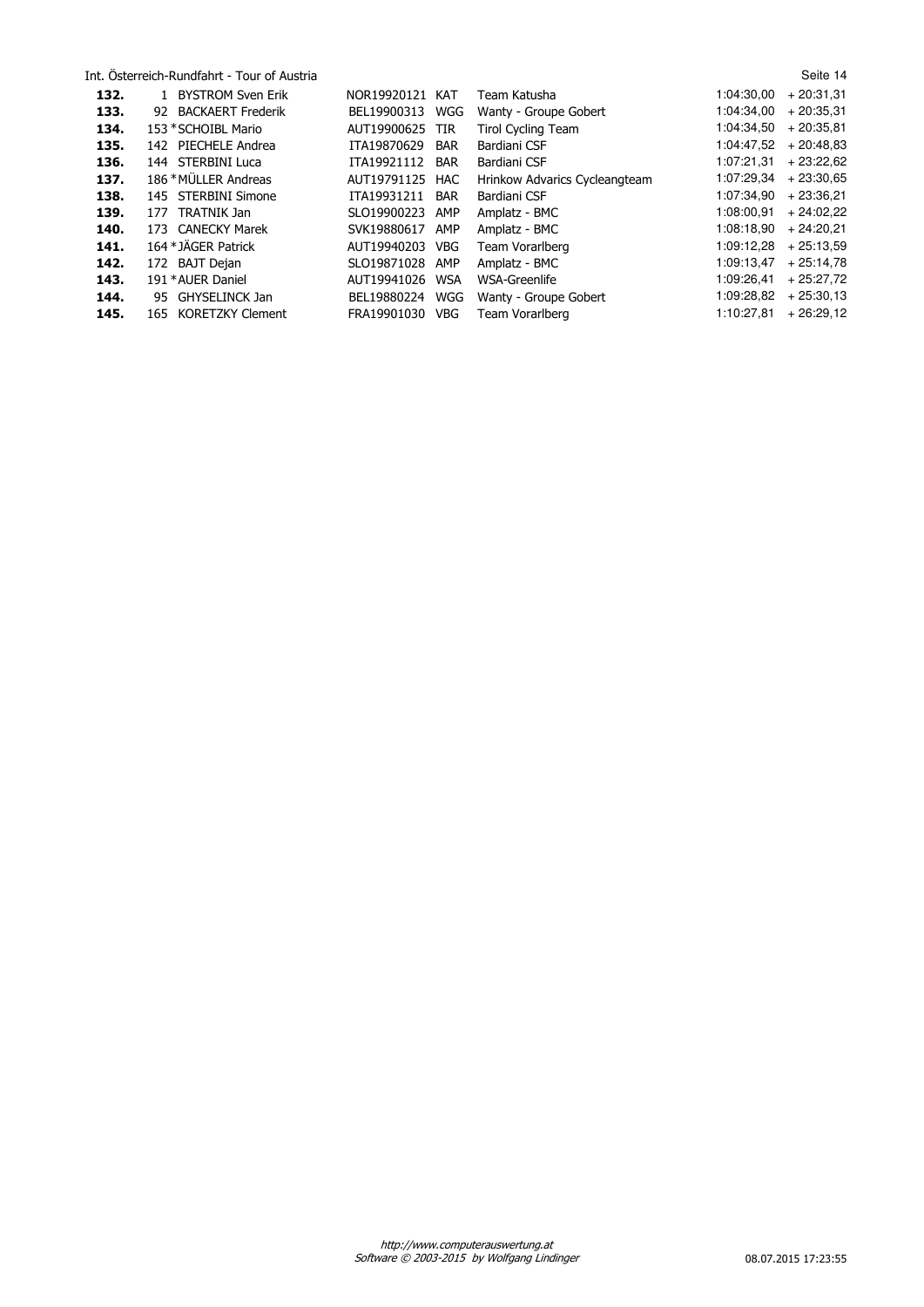# **Starterliste/Startlist with Time Gap Int. Österreich-Rundfahrt - Tour of Austria**

Veranstalter/Organiser: Österreichischer Radsportverband 08.07.2015

|    | KAT Team Katusha              |     | <b>RUS</b>         | IΑ |
|----|-------------------------------|-----|--------------------|----|
| 1  | <b>BYSTROM Sven Erik</b>      | 79  | 20:11              |    |
| 5. | <b>SILIN Egor</b>             | 8   | 0:38               |    |
|    | 6 SMUKULIS Gatis              | 134 | 43:55              |    |
|    | 7 VICIOSO ARCOS Angel 57      |     | 15:23              |    |
|    | 8 VORGANOV Eduard             | 27  | 4:48               |    |
|    | D.S.: MIKHAYLOV Gennady       |     | <i>RUS19740208</i> |    |
|    |                               |     |                    | D  |
|    | <b>TCS Tinkoff-Saxo</b>       |     | <b>RUS</b>         |    |
| 11 | <b>HANSEN Jesper</b>          | 53  | 12:27              | C( |
|    | 12 PETROV Evgeny              | 38  | 6:36               |    |
|    | 13 POLJANSKI Pawel            | 6   | 0:23               |    |
|    | 14 KISERLOVSKI Robert         | 13  | 1:10               |    |
|    | 15 PIRES Bruno Manuel Silv 21 |     | 3:22               |    |
|    | 16 HERNANDEZ BLAZQUEZ         | 55  | 14:39              |    |
|    | 17 SÖRENSEN Chris Anker       | 14  | 1:27               |    |
|    | 18 ZAUGG Oliver               | 93  | 25:24              |    |
|    | D.S.: CENGHIALTA Bruno        |     | <i>ITA19621205</i> |    |
|    |                               |     |                    | D  |
|    | <b>BMC BMC Racing Team</b>    |     | <b>USA</b>         |    |
|    | 21 BOOKWALTER Brent           | 9   | 0:47               | м  |
|    | 22 HERMANS Ben                | 2   | 0:02               |    |
|    | 23 MOINARD Amaël              |     |                    |    |
|    |                               | 41  | 7:43               |    |
|    | 24 ROSSKOPF Joseph            | 101 | 28:11              |    |
|    | 25 SENNI Manuel               | 60  | 15:36              |    |
|    | 26 TEUNS Dylan                | 17  | 1:49               |    |
|    | 27 VELITS Peter               | 110 | 31:13              |    |
|    | 28 ZABEL Rick                 | 58  | 15:25              | D  |
|    | D.S.: PIVA Valerio            |     | <i>ITA19580705</i> |    |
|    |                               |     |                    | C( |
|    | ALM AG2R La Mondiale          |     | <b>FRA</b>         |    |
|    | 31 BAGDONAS Gediminas         | 125 | 36:53              |    |
| 32 | <b>BONNAFOND Guillaume</b>    | 77  | 19:53              |    |
|    | 33 DUPONT Hubert              | 26  | 4:21               |    |
| 34 | <b>GOUGEARD Alexis</b>        | 124 | 36:47              |    |
| 35 | JAUREGUI Quentin              | 103 | 29:05              |    |
|    | 36 KADRI Blel                 | 85  | 22:44              |    |
|    | 37 LATOUR Pierre-Roger        | 5   | 0:17               | D  |
|    | 38 NOCENTINI Rinaldo          | 115 | 32:48              |    |
|    | D.S.: JANNEL Didier           |     | <i>FRA19650617</i> | w  |
|    |                               |     |                    |    |
|    | TCG Team Cannondale - Garmin  |     | <b>USA</b>         |    |
| 41 | KING Benjamin T               | 61  | 15:43              |    |
|    | 42 MOHORIC Matej              | 48  | 10:47              |    |
|    | 43 MOSER Moreno               | 75  | 19:39              |    |
|    | 44 SKJERPING Kristoffer       | 87  | 23:44              |    |
|    | 45 SLAGTER Tom Jelte          | 22  | 3:22               |    |
|    | 46 VILLELLA Davide            | 25  | 3:46               | D  |
|    | 47 ZEPUNTKE Ruben             | 86  | 23:44              |    |
|    | D.S.: WELTZ Johnny            |     | DEN19620320        |    |

|    | IAM IAM Cycling                      |     | <b>SUI</b>         |
|----|--------------------------------------|-----|--------------------|
|    | 51 CHEVRIER Clement                  | 39  | 7:39               |
|    | 52 DEGAND Thomas                     | 11  | 0:52               |
|    | 53*DENIFL Stefan                     | 12  | 1:03               |
|    | 56 SCHELLING Patrick                 | 88  | 24:13              |
|    | 57 TANNER David John                 | 59  | 15:28              |
|    | 58 WARBASSE Lawrence K               | 20  | 2:50               |
|    | D.S.: CARLSTRÖM Kjell                |     | <i>FIN19761018</i> |
|    | CCC CCC Sprandi Polkowice            |     | pol                |
| 61 | <b>HIRT Jan</b>                      |     | 1 20:08:41         |
| 62 | <b>MATYSIAK Bartlomiej</b>           | 106 | 29:38              |
|    | 63 OWSIAN Lukasz                     | 68  | 16:13              |
|    | 64 PATERSKI Maciej                   | 62  | 15:44              |
|    | 65 SAMOILAU Branislau                | 18  | 2:06               |
|    | 66 SZMYD Sylwester                   | 19  | 2:16               |
|    | 67 TACIAK Mateusz                    | 130 | 40:56              |
| 68 | <b>PLUCINSKI Leszek</b>              | 45  | 8:55               |
|    | D.S.: WADECKI Piotr                  |     | POL19730211        |
|    | M13 Team Marseille 13 KTM            |     | <b>FRA</b>         |
|    | 71 DI GREGORIO Rémy                  | 50  | 11:11              |
|    | 73 KONOVALOVAS Ignatas 121           |     | 34:15              |
|    | 74 EL FARES Julien                   | 47  | 9:45               |
|    | 75 PAILLOT Yoann                     | 67  | 16:12              |
|    | 76 SISKEVICIUS Evaldas               | 100 | 27:34              |
|    | 78 BLAIN Alexandre                   | 113 | 32:23              |
|    | D.S.: LECARPENTIER Freddy            |     | <i>FRA19860610</i> |
|    | COF Cofidis, Solution Credits        |     | <b>FRA</b>         |
|    | 81 HARDY Romain                      | 28  | 4:56               |
|    | 82 JOEAAR Gert                       | 102 | 28:41              |
|    | 83 LEMOINE Cyril                     | 54  | 13:35              |
|    | 84 MOLARD Rudy                       | 24  | 3:34               |
|    | 85 PETIT Adrien                      | 117 | 32:56              |
|    | 86 ROSSETTO Stéphane                 | 7   | 0:32               |
|    | 87 VENTURINI Clément                 | 95  | 26:39              |
|    | D.S.: JONROND Jean-Luc               |     | <i>FRA19660815</i> |
|    |                                      |     |                    |
|    | WGG Wanty - Groupe Gobert            |     | BEL                |
|    | 91 MARCATO Marco                     | 63  | 15:46              |
|    | 92 BACKAERT Frederik                 | 81  | 20:35              |
|    | 93 DE GREEF Francis                  | 31  | 5:04               |
|    | 95 GHYSELINCK Jan                    | 136 | 44:03              |
|    | 96 MINNAARD Marco                    | 23  | 3:27               |
|    | 97 SELVAGGI Mirko                    |     | 76 19:47           |
|    | 98 VEUCHELEN Frederik 89             |     | 24:21              |
|    | D.S.: VAN DER SCHUEREN H BEL19480122 |     |                    |
|    |                                      |     |                    |
|    |                                      |     |                    |

| MTN MTN - Qhubeka                |     | rsa                |
|----------------------------------|-----|--------------------|
| 101 VENTER Jaco                  | 108 | 30:17              |
| 102 CIOLEK Gerald                | 80  | 20:13              |
| 103 VAN ZYL Johann               | 72  | 17:54              |
| <b>THOMSON Jav</b><br>104        | 138 | 44:38              |
| <b>REGUIGUI Youcef</b><br>105    | 99  | 27:24              |
| SBARAGLI Kristian<br>106         | 83  | 20:46              |
| 107 BERHANE Natnael              | 4   | 0:15               |
| 108 JIM Songezo                  | 144 | 54:32              |
| D.S.: HEYNDERICKX Jean-Pi        |     | <i>BEL19650505</i> |
|                                  |     | DEN                |
| CLT Cult Energy Pro Cycling      |     |                    |
| 111 GERDEMANN Linus              | 70  | 17:33              |
| 112 HNIK Karel                   | 32  | 5:09               |
| 114 LARSSON Gustav Erik          | 52  | 12:05              |
| 115 LEMARCHAND Romain            | 42  | 7:43               |
| 116 MAGER Christian              | 65  | 15:51              |
| 117 VINTHER Troels               | 64  | 15:51              |
| 118 ZANGERI E Joel               | 123 | 35:36              |
| D.S.: STEENSEN Andre             |     | <i>DEN19871012</i> |
| RWS Team Felbermayr Simplon Wels |     | AUT                |
| 121 GOLCER Jure                  | 16  | 1:41               |
| 122*GROßSCHARTNER Felix          | 35  | 5:17               |
| 123*KRIZEK Matthias              | 74  | 19:14              |
| 124 KVASINA Matija               | 15  | 1:37               |
| 125 MARIN Matej                  | 105 | 29:21              |
| 126*MÜHLBERGER Gregor            | 10  | 0:48               |
| 127*SCHÖFFMANN Martin            | 96  | 26:43              |
| 128*RABITSCH Stephan             | 29  | 4:56               |
| D.S.: GROSSEK Andreas            |     | <i>AUT19701006</i> |
|                                  |     |                    |
| ROP Roompot Oranje Peloton       |     | NED                |
| <b>DUITN Huub</b><br>131         | 30  | 5:02               |
| 132 VAN EMPEL Etienne            | 114 | 32:27              |
| 133 HOOGERLAND Johnny            | 127 | 37:07              |
| 134 HONIG Reinier                | 90  | 24:36              |
| 135 VAN GINNEKEN Sjoerd          | 116 | 32:50              |
| 136 DE VRIES Berden              | 92  | 24:52              |
| 137 DE MAAR Marc                 | 40  | 7:42               |
| 138 TERPSTRA Mike                | 49  | 11:09              |
| D.S.: VAN POPPEL Jean-Paul       |     | <i>NED19620930</i> |
| <b>BAR</b> Bardiani CSF          |     | ITA                |
| 141 MANFREDI Andrea              | 104 | 29:13              |
| 142 PIECHELE Andrea              | 120 | 33:44              |
| 144 STERBINI Luca                | 133 | 43:25              |
| 145 STERBINI Simone              | 109 | 31:10              |
| 146 TONELLI Alessandro           | 78  | 20:01              |
| 148 SIMION Paolo                 | 126 | 37:02              |
| D.S.: ROSSATO Mirko              |     | ITA19681207        |
|                                  |     |                    |

 $\bullet$ 

 $\overline{O}$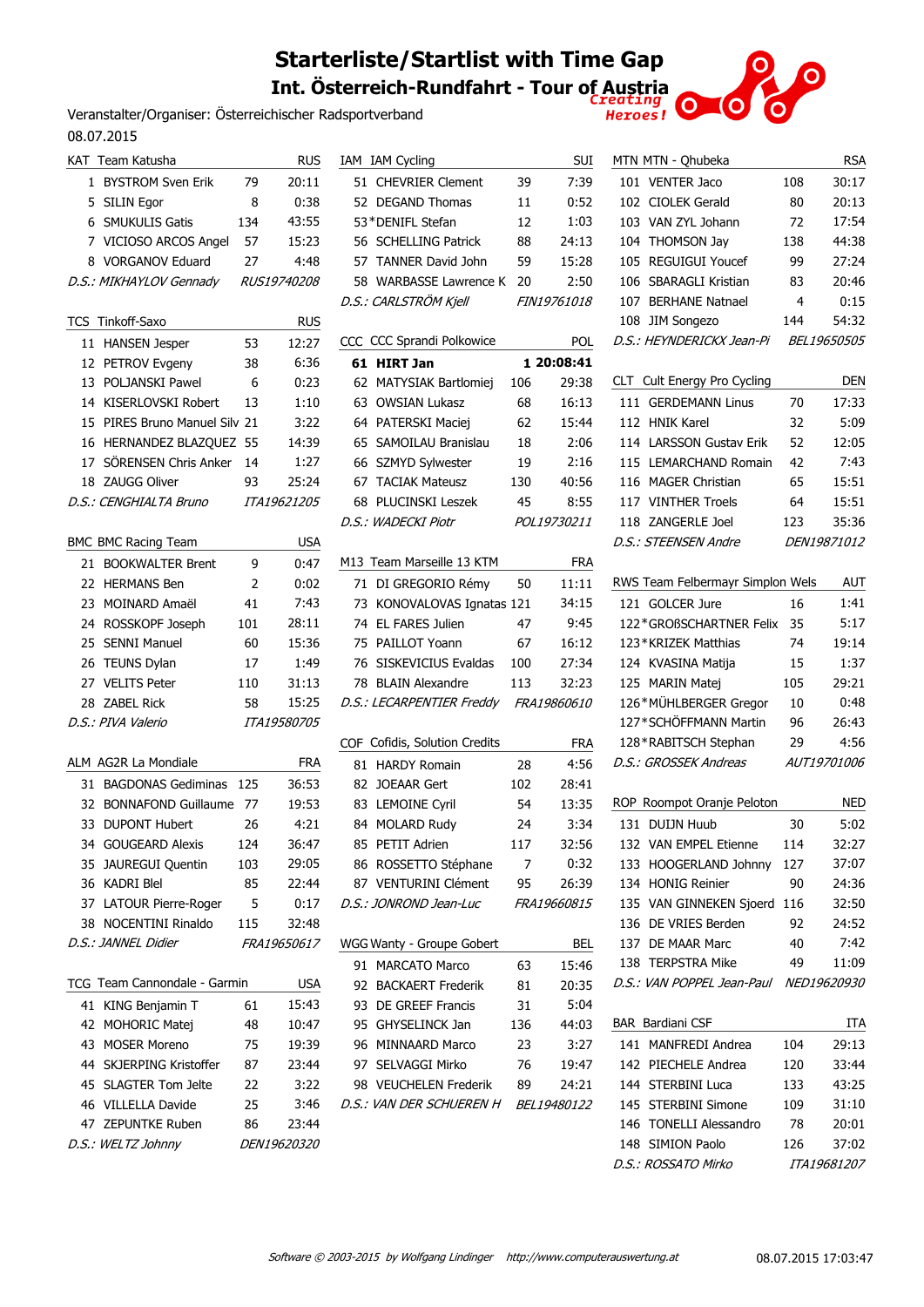| TIR Tirol Cycling Team      |     | AUT                |
|-----------------------------|-----|--------------------|
| 151*GOGL Michael            | 122 | 34:20              |
| 152*PÖSTLBERGER Lukas       | 129 | 39:59              |
| 153*SCHOIBL Mario           | 135 | 43:58              |
| 154*SCHÖNBERGER Sebastia 44 |     | 8:18               |
| 155*PRAXMARFR Stefan        | 91  | 74:43              |
| 156*SCHIPFLINGER Florian    | 128 | 38:26              |
| 157*WEISS Martin            | 82  | 20:45              |
| 158*WÖHRER David            | 46  | 9:15               |
| $D.S.$ : PII S Roland       |     | <i>AUT19730224</i> |
|                             |     |                    |

| VBG Team Vorarlberg      |     | AUT                |
|--------------------------|-----|--------------------|
| 161 BALDO Nicolas        | 43  | 7:52               |
| 162 DE LA PARTE Gonzalez | 3   | 0:03               |
| 163 JANORSCHKE Grischa   | 119 | 33:40              |
| 164*JÄGER Patrick        | 143 | 51:35              |
| 165 KORETZKY Clement     | 98  | 27:01              |
| 166*LEHNER Daniel        | 140 | 45:05              |
| 167*PAULUS Daniel        | 66  | 16:07              |
| 168*WALZEL Andreas       | 137 | 44:25              |
| D.S.: SAI MFN Werner     |     | <i>GER19601118</i> |

| AMP Amplatz - BMC    |     | AUT                |
|----------------------|-----|--------------------|
| 171 BAIC Andi        | 51  | 11:57              |
| 172 BAJT Dejan       | 142 | 50:26              |
| 173 CANECKY Marek    | 131 | 41:12              |
| 174 KUFN Maximilian  | 94  | 25:34              |
| 175 KUSZTOR Peter    | 36  | 5:26               |
| 176*PAULUS Dennis    | 69  | 16:17              |
| 177 TRATNIK Jan      | 97  | 26:52              |
| 178*UMHALLER Andreas | 118 | 33:32              |
| D.S.: ZELE Luka      |     | <i>SLO19761016</i> |

| <b>HAC Hrinkow Advarics Cycleangteam</b> |     | AUT                |
|------------------------------------------|-----|--------------------|
| 181*BENETSEDER Josef                     | 111 | 31:37              |
| 182*FANKHAUSER Clemens                   | 34  | 5:09               |
| 184*HRINKOW Dominik                      | 139 | 45:01              |
| 185*GRAF Andreas                         | 107 | 30:13              |
| 186*MÜLLER Andreas                       | 145 | 1:01:10            |
| 187 MEIER Alexander                      | 71  | 17:34              |
| <b>BALDAUF Sebastian</b><br>188.         | 33  | 5:09               |
| D.S.: RUCKER Stefan                      |     | <i>AUT19800120</i> |
|                                          |     |                    |

| <b>WSA WSA-Greenlife</b> |     | AUT                |
|--------------------------|-----|--------------------|
| 191*AUER Daniel          | 141 | 50:20              |
| 192*BRUS Alexander       | 132 | 42:14              |
| 193 BISSINGER Florian    | 37  | 6:32               |
| 194*GAUGL Florian        | 73  | 18:02              |
| 195*GÖTZ Markus          | 84  | 21:39              |
| 196*LEOPOLD Hans-Jörg    | 56  | 15:03              |
| 197*SOKOL Jan            | 112 | 32:11              |
| D.S.: RESL Christoph     |     | <i>AUT19670902</i> |